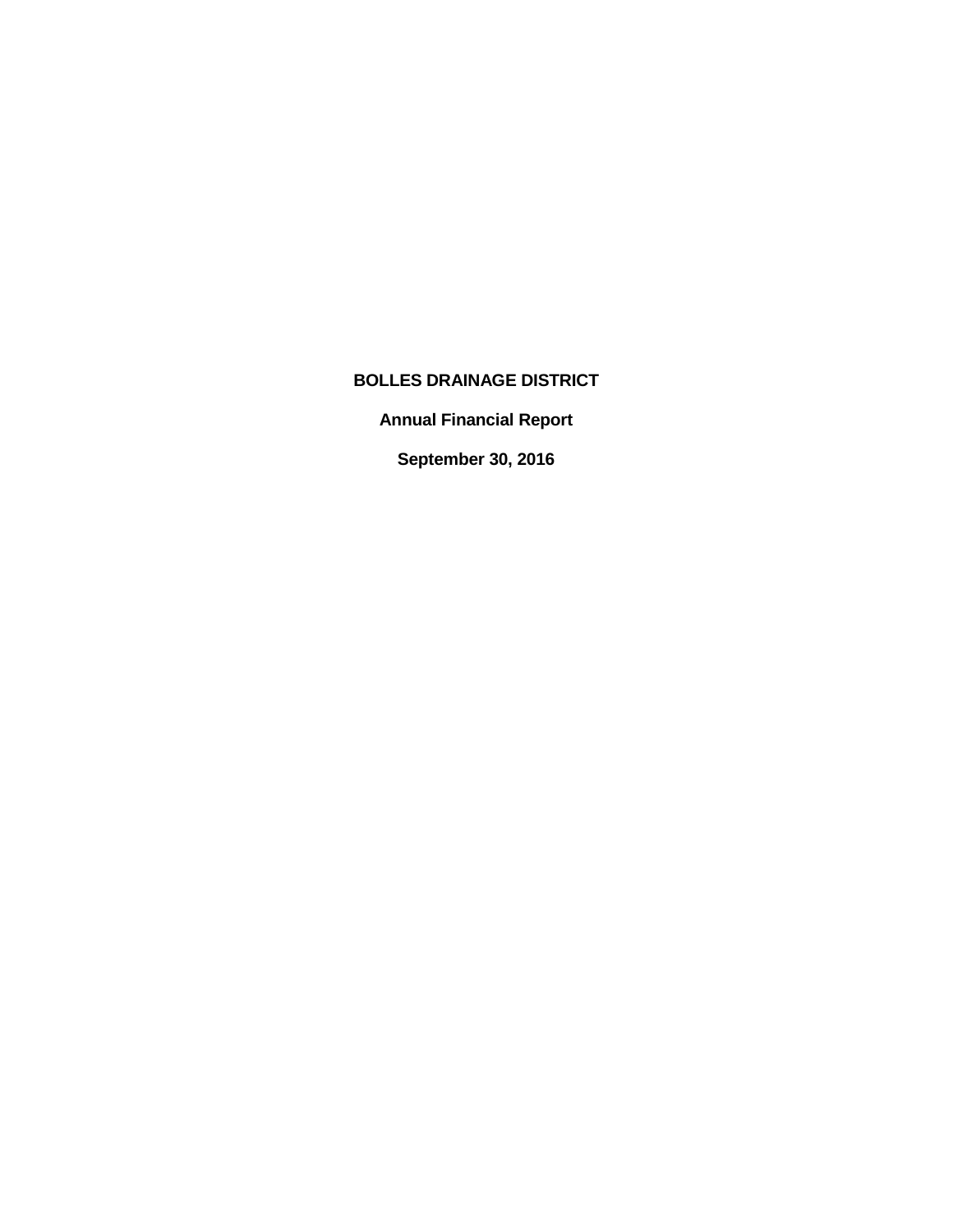# BOLLES DRAINAGE DISTRICT Table of Contents September 30, 2016

|                                                                                                                                                                                            | Pages     |
|--------------------------------------------------------------------------------------------------------------------------------------------------------------------------------------------|-----------|
| Independent Auditor's Report                                                                                                                                                               | $1 - 2$   |
| Management's Discussion and Analysis                                                                                                                                                       | $3 - 7$   |
| <b>Basic Financial Statements</b>                                                                                                                                                          |           |
| Government-Wide Financial Statements<br><b>Statement of Net Position</b><br><b>Statement of Activities</b>                                                                                 | 8<br>9    |
| <b>Fund Financial Statements</b><br><b>Balance Sheet - Governmental Funds</b><br>Reconciliation of the Balance Sheet of Governmental Funds                                                 | 10        |
| to the Statement of Net Position<br>Statement of Revenues, Expenditures, and Changes in Fund                                                                                               | 11        |
| <b>Balance - Governmental Funds</b><br>Reconciliation of the Statement of Revenues, Expenditures,<br>and Changes in Fund Balance of Governmental Funds to                                  | 12        |
| the Statement of Activities                                                                                                                                                                | 13        |
| <b>Notes to Financial Statements</b>                                                                                                                                                       | 14-22     |
| <b>Required Supplementary Information</b>                                                                                                                                                  |           |
| Schedule of Revenues, Expenditures, and Changes in Fund<br>Balance - Budget and Actual - General Fund<br>Notes to Required Supplementary Information                                       | 23<br>24  |
| <b>Other Reports and Schedule</b>                                                                                                                                                          |           |
| Independent Auditor's Report on Internal Control Over Financial<br>Reporting and on Compliance and Other Matters Based on an<br>Audit of Financial Statements Performed in Accordance with |           |
| <b>Government Auditing Standards</b>                                                                                                                                                       | $25 - 26$ |
| <b>Schedule of Findings</b>                                                                                                                                                                | 27        |
| Independent Accountant's Report on Compliance with the<br>Requirements of Section 218.415, Florida Statutes                                                                                | 28        |
| Management Letter Required by Chapter 10.550 of the Rules<br>of the Auditor General of the State of Florida                                                                                | 29-31     |
| Auditee's Response to Auditor's Reports and Management Letter                                                                                                                              | 32        |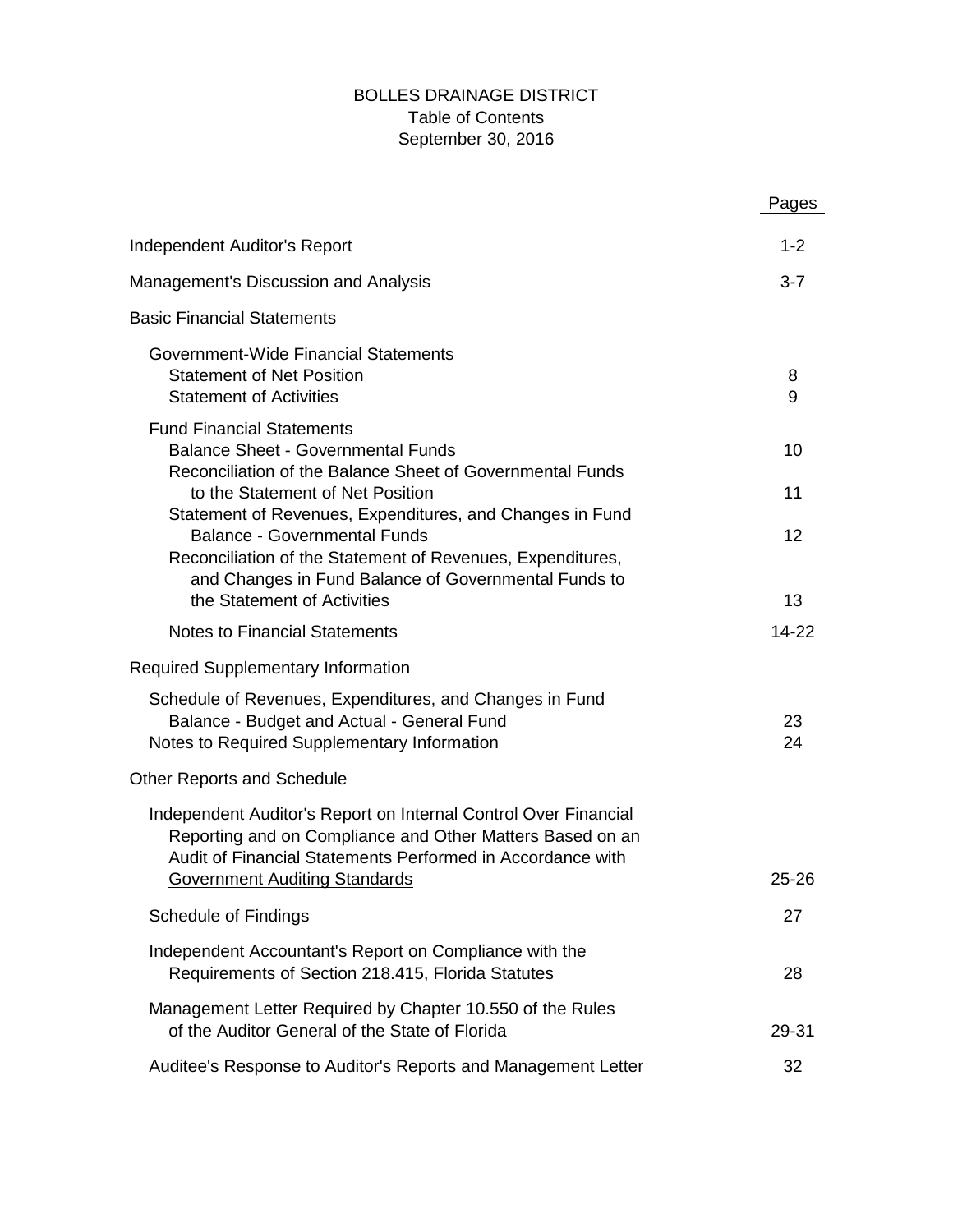# BOY, MILLER, KISKER & PERRY, P.A.

**CERTIFIED PUBLIC ACCOUNTANTS** 

**401 SOUTH W.C. OWEN AVENUE** P.O. BOX 488 **CLEWISTON, FLORIDA 33440** 

> (863) 983-5144  $(863)$  983-9164 FAX (863) 983-3765 bmkpcpas@aol.com

JOHN B. BOY, JR., C.P.A. DAVID N. MILLER, C.P.A. JOHN C. PERRY, C.P.A. AMY L. SWINDLE, C.P.A.

**Board of Supervisors Bolles Drainage District** Clewiston, Florida

## **Report on the Financial Statements**

We have audited the accompanying financial statements of the governmental activities and the major fund of Bolles Drainage District, as of and for the year ended September 30, 2016, and the related notes to the financial statements, which collectively comprise the District's basic financial statements as listed in the table of contents.

# Management's Responsibility for the Financial Statements

Management is responsible for the preparation and fair presentation of these financial statements in accordance with accounting principles generally accepted in the United States of America; this includes the design, implementation, and maintenance of internal control relevant to the preparation and fair presentation of financial statements that are free from material misstatement, whether due to fraud or error.

#### **Auditor's Responsibility**

Our responsibility is to express opinions on these financial statements based on our audit. We conducted our audit in accordance with auditing standards generally accepted in the United States of America and the standards applicable to financial audits contained in Government Auditing Standards, issued by the Comptroller General of the United States. Those standards require that we plan and perform the audit to obtain reasonable assurance about whether the financial statements are free from material misstatement.

An audit involves performing procedures to obtain audit evidence about the amounts and disclosures in the financial statements. The procedures selected depend on the auditor's judgment, including the assessment of the risks of material misstatement of the financial statements, whether due to fraud or error. In making those risk assessments, the auditor considers internal control relevant to the entity's preparation and fair presentation of the financial statements in order to design audit procedures that are appropriate in the circumstances, but not for the purpose of expressing an opinion on the effectiveness of the entity's internal control. Accordingly, we express no such opinion. An audit also includes evaluating the appropriateness of accounting policies used and the reasonableness of significant accounting estimates made by management, as well as evaluating the overall presentation of the financial statements.

INDEPENDENT AUDITOR'S REPORT

**90 YEOMANS AVENUE** P.O. BOX 490 LABELLE, FLORIDA 33975

> $(863) 675 - 3777$ FAX (863) 675-0576 bmkpcpas@aol.com

> > **MEMBERS**

**AMERICAN INSTITUTE OF CERTIFIED PUBLIC ACCOUNTANTS** 

**FLORIDA INSTITUTE OF CERTIFIED PUBLIC ACCOUNTANTS**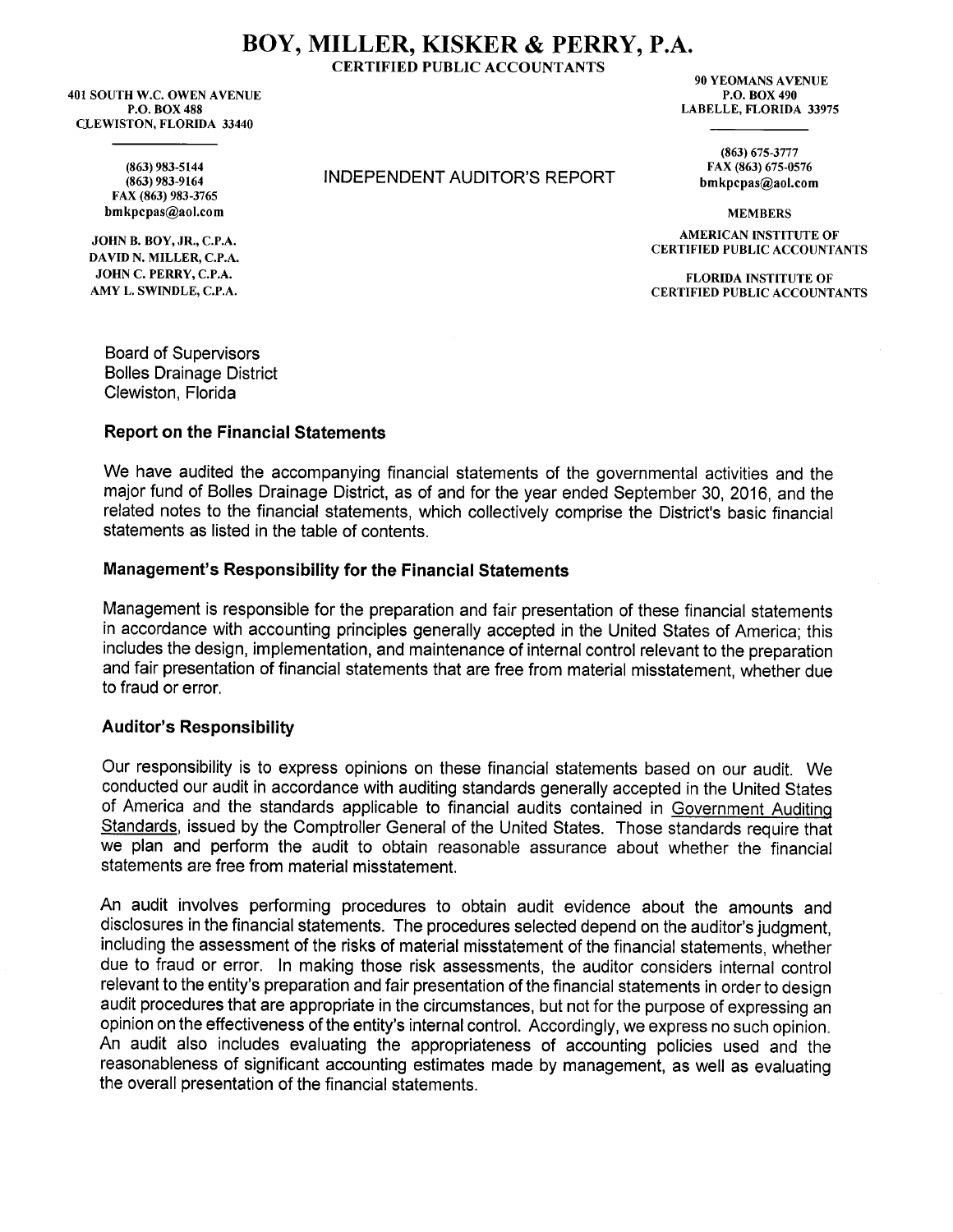We believe that the audit evidence we have obtained is sufficient and appropriate to provide a basis for our audit opinions.

#### **Opinions**

In our opinion, the financial statements referred to above present fairly, in all material respects, the respective financial position of the governmental activities and the maior fund of Bolles Drainage District, as of September 30, 2016, and the respective changes in financial position thereof for the year then ended in accordance with accounting principles generally accepted in the United States of America.

#### **Other Matters**

#### Required Supplementary Information

Accounting principles generally accepted in the United States of America require that the management's discussion and analysis and other required supplementary information as listed in the table of contents (collectively, the "required supplementary information") be presented to supplement the basic financial statements. Such information, although not a part of the basic financial statements, is required by the Governmental Accounting Standards Board, who considers it to be an essential part of financial reporting for placing the basic financial statements in an appropriate operational, economic, or historical context. We have applied certain limited procedures to the required supplementary information in accordance with auditing standards generally accepted in the United States of America, which consisted of inquiries of management about the methods of preparing the information and comparing the information for consistency with management's responses to our inquiries, the basic financial statements, and other knowledge we obtained during our audit of the basic financial statements. We do not express an opinion or provide any assurance on the information because the limited procedures do not provide us with sufficient evidence to express an opinion or provide any assurance.

#### **Other Reporting Required by Government Auditing Standards**

In accordance with Government Auditing Standards, we have also issued our report dated June 21, 2017, on our consideration of Bolles Drainage District's internal control over financial reporting and our tests of its compliance with certain provisions of laws, regulations, contracts and grant agreements, and other matters. The purpose of that report is to describe the scope of our testing of internal control over financial reporting and compliance and the results of that testing, and not to provide an opinion on the internal control over financial reporting or on compliance. That report is an integral part of an audit performed in accordance with Government Auditing Standards in considering Bolles Drainage District's internal control over financial reporting and compliance.

Boy, Milar, Kisker & Perry, PA

Clewiston, Florida June 21, 2017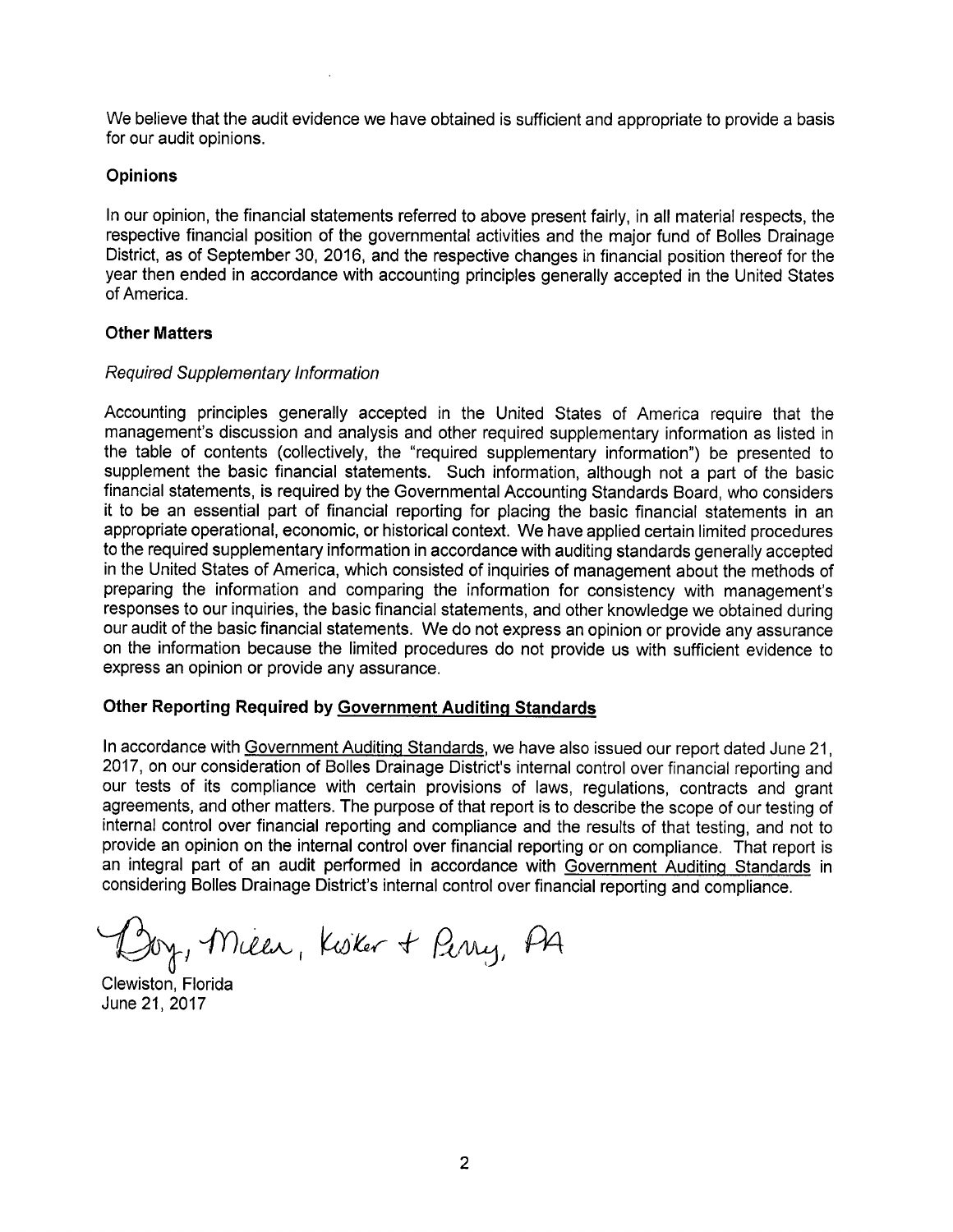# **MANAGEMENT'S DISCUSSION AND ANALYSIS**

Our discussion and analysis of Bolles Drainage District ("District") provides a narrative overview of the District's financial activities for the fiscal year ended September 30, 2016. Please read it in conjunction with the District's Independent Auditor's Report, basic financial statements, accompanying notes, and supplementary information to the basic financial statements.

This District is governed by a three member Board of Supervisors. The Board members are elected by the landowners of the District for three year terms. The District has entered into an informal interlocal agreement with two other districts to provide for the administration of the District's operation under the control of the Board of Supervisors.

## **FINANCIAL AND DISTRICT HIGHLIGHTS**

Financial Highlights

- The assets of the District exceeded its liabilities at the end of the fiscal year ended September 30, 2016, by \$351,990. Of this amount, \$171,372 (unrestricted net position) may be used to meet the District's ongoing operations.
- The District's total net position increased by \$29,720.
- The District's total revenue (on an accrual basis) was \$127,646 for the year ended September 30, 2016.
- Total expenses (on an accrual basis) for all of the District's activities were \$97,926 for the year.

#### District Highlights

 The District is currently in the maintenance mode of operations for the water control facilities of the District.

#### **OVERVIEW OF FINANCIAL STATEMENTS**

This discussion and analysis is intended to serve as an introduction to the District's financial statements. The District's basic financial statements are comprised of three components: 1) government-wide financial statements, 2) fund financial statements, and 3) notes to the financial statements. This report also contains other supplementary information in addition to the basic financial statements themselves.

#### Government-Wide Financial Statements

The government-wide financial statements are designed to provide readers with a broad overview of the District's finances, in a manner similar to a private-sector business.

The statement of net position presents information on all the District's assets, deferred outflows of resources, liabilities, and deferred inflows of resources with the residual amount being reported as net position. Over time, increases or decreases in net position may serve as a useful indicator of whether the financial position of the District is improving or deteriorating.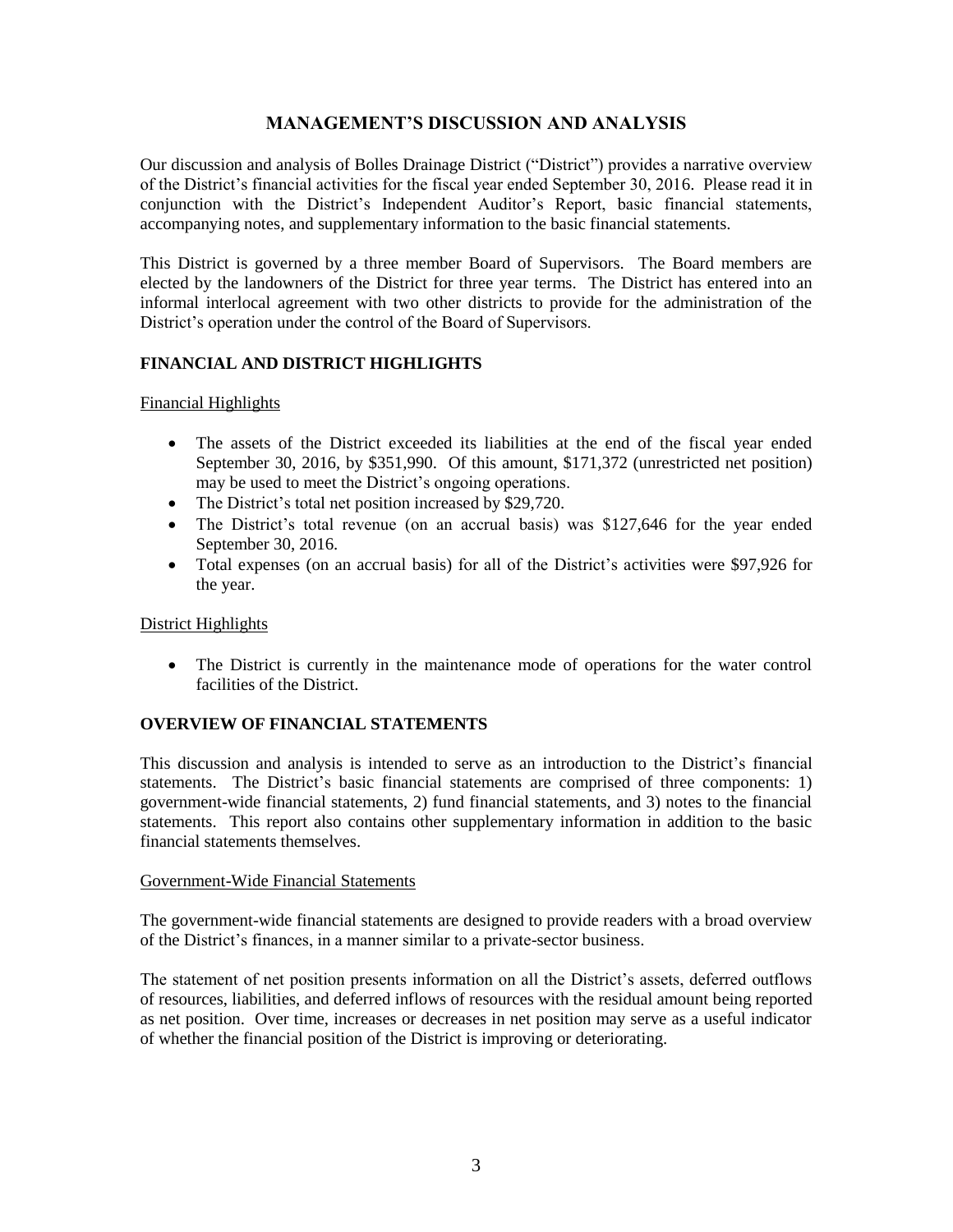#### **OVERVIEW OF FINANCIAL STATEMENTS (continued)**

#### Government-Wide Financial Statements (continued)

The statement of activities presents information showing how the District's net position changed during the most recent fiscal year. All changes in net position are reported as soon as the underlying event giving rise to the change occurs, regardless of the timing of related cash flows. Thus, revenue and expenses are reported in this statement for some items that will only result in cash flows in future fiscal periods.

The government-wide financial statements include all governmental activities that are principally supported by special assessment revenues. The District does not have any business-type activities. The governmental activities of the District include the general government (management) and water control functions.

#### Fund Financial Statements

A fund is a grouping of related accounts that is used to maintain control over resources that have been segregated for specific activities or objectives. The District, like other state and local governments, uses fund accounting to ensure and demonstrate compliance with finance-related legal requirements. The District has one fund category: governmental funds.

#### Governmental Funds

Governmental funds are used to account for essentially the same functions reported as governmental activities in the government-wide financial statements. However, unlike the government-wide financial statements, governmental fund financial statements focus on nearterm inflows and outflows of spendable resources, as well as on balances of spendable resources available at the end of the fiscal year. Such information may be useful in evaluating the District's near-term financial requirements.

Because the focus of governmental funds is narrower than that of the government-wide financial statements, it is useful to compare the information presented for governmental funds with similar information presented for governmental activities in the government-wide financial statements. By doing so, readers may better understand the long-term impact of the District's near-term financing decisions. Both the governmental fund balance sheet and the governmental fund statement of revenues, expenditures, and changes in fund balance provide a reconciliation to facilitate this comparison between governmental funds and governmental activities.

The District maintains one governmental fund for external reporting. Information is presented separately in the governmental fund balance sheet and the governmental fund statement of revenues, expenditures, and changes in fund balances for the General Fund which is considered to be a major fund.

The District adopts an annual appropriated budget for its General Fund. A budgetary comparison schedule has been provided for the General Fund to demonstrate compliance with the budget. (See page 23)

#### Notes to the Financial Statements

The notes provide additional information that is essential to a full understanding of the data provided in the government-wide and fund financial statements.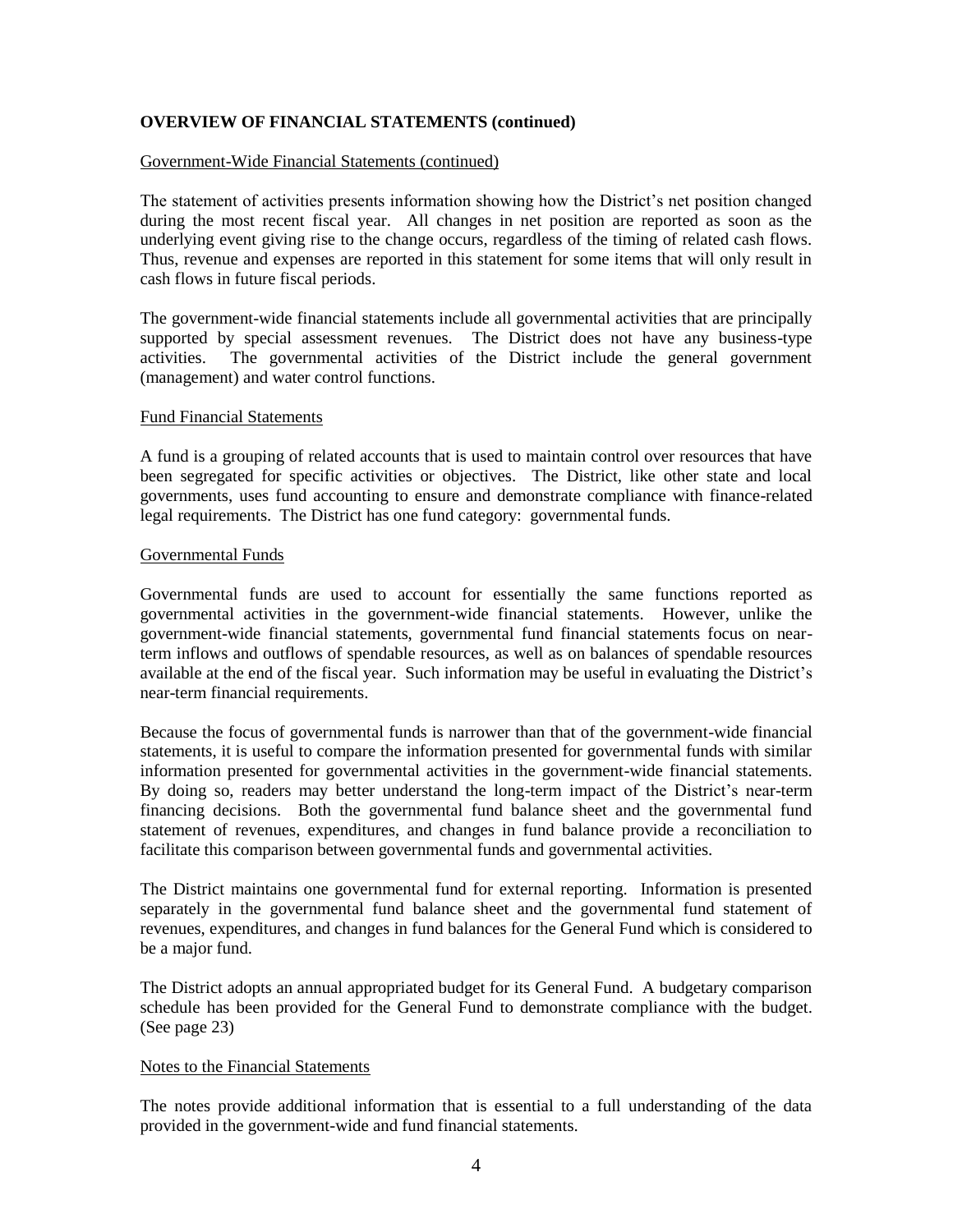# **GOVERNMENT-WIDE FINANCIAL ANALYSIS**

Assets exceeded liabilities by \$351,990 for the fiscal year ended September 30, 2016. The largest assets include cash and investments, and capital assets which are approximately 49% and 51% of the District's total assets, respectively.

The District uses capital assets to provide services to its landowners, therefore these assets are not available for future spending. The remaining unrestricted net position, \$171,372, may be used to meet the District's ongoing operations.

The following table highlights the net position as of September 30, 2016, and 2015:

|                             | 2016          | 2015          |
|-----------------------------|---------------|---------------|
| Cash and cash equivalents   | \$<br>173,588 | \$<br>137,671 |
| Receivables                 | 226           | 239           |
| Prepaid insurance           | 2,294         | 2,305         |
| Capital assets              | 180,618       | 192,122       |
| <b>Total assets</b>         | 356,726       | 332,337       |
| Current liabilities         | 4,736         | 10,067        |
| <b>Total liabilities</b>    | 4,736         | 10,067        |
| Net position                |               |               |
| Invested in capital assets, |               |               |
| net of related debt         | 180,618       | 192,122       |
| Unrestricted                | 171,372       | 130,148       |
| Total net position          | 351,990<br>\$ | 322,270       |

The following table highlights the changes in net position for the fiscal years ended September 30, 2016, and 2015:

|                                     | 2016    | 2015      |
|-------------------------------------|---------|-----------|
| Revenues                            |         |           |
| General revenues                    |         |           |
| Special assessments                 | 127,223 | 118,424   |
| Investment earnings                 | 423     | 439       |
| Total revenues                      | 127,646 | 118,863   |
| Program expenses                    |         |           |
| General government                  | 35,036  | 31,606    |
| Physical environment                | 62,890  | 130,799   |
| Total expenses                      | 97,926  | 162,405   |
| Increase (decrease) in net position | 29,720  | (43, 542) |
| Net position, beginning of year     | 322,270 | 365,812   |
| Net position, end of year           | 351,990 | 322,270   |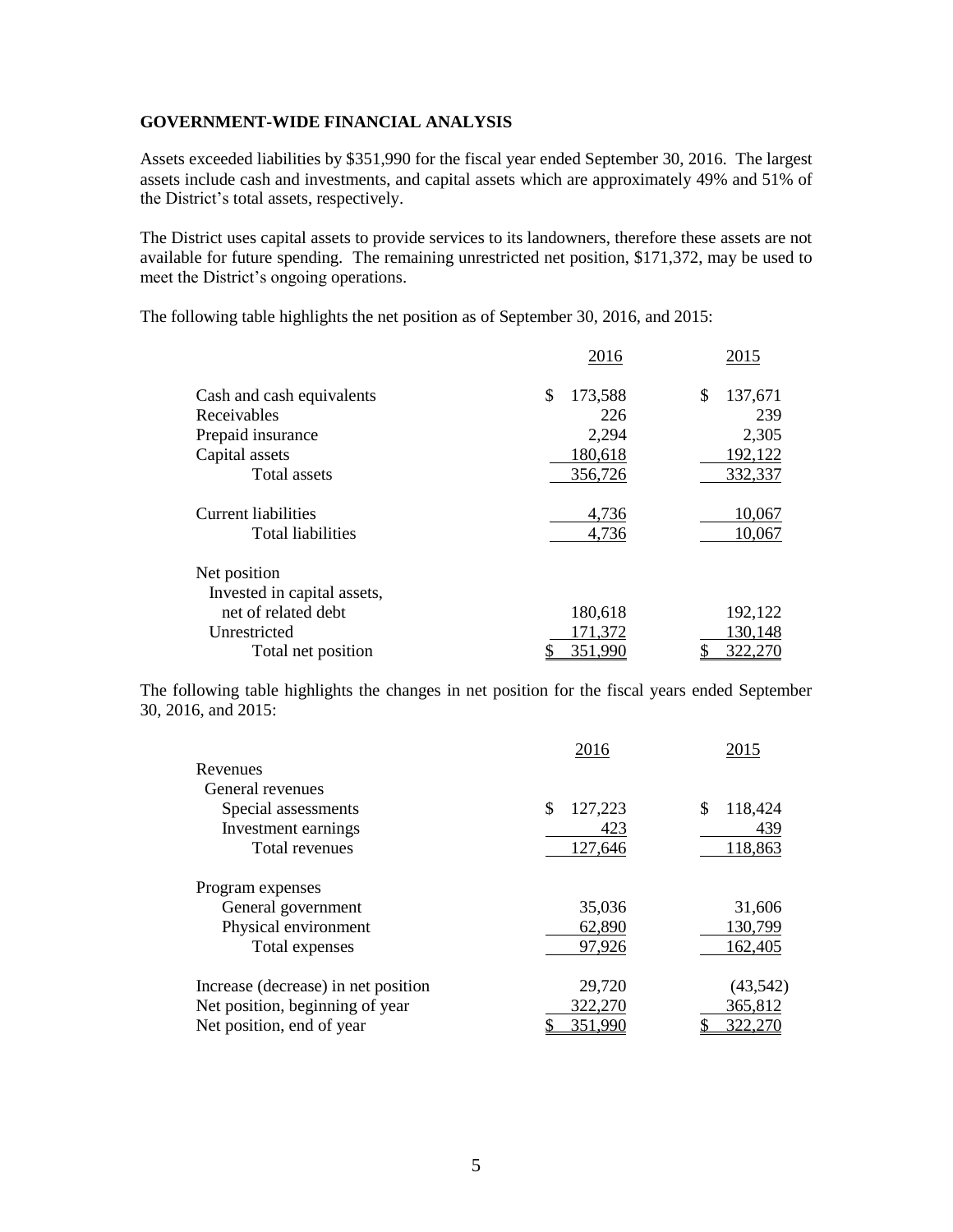## **GOVERNMENT-WIDE FINANCIAL ANALYSIS (continued)**

The following graphs represent the sources of revenues and expenses for the fiscal year:





# **BUDGETARY HIGHLIGHTS**

The District adopted the fiscal year 2015/2016 budget on June 9, 2015, with an assessment rate of \$10.00 per acre. Total expenditures budgeted for the fiscal year ended September 30, 2016, were \$116,417. Total assessment revenue budgeted was \$120,803.

Total actual expenditures were \$29,995 under budgeted expenditures. This was mainly due to the following:

Utilities for pumps was less and canal maintenance was down.

Total actual revenues were \$6,843 over the budgeted revenue. Additional budget comparison information is presented on page 23.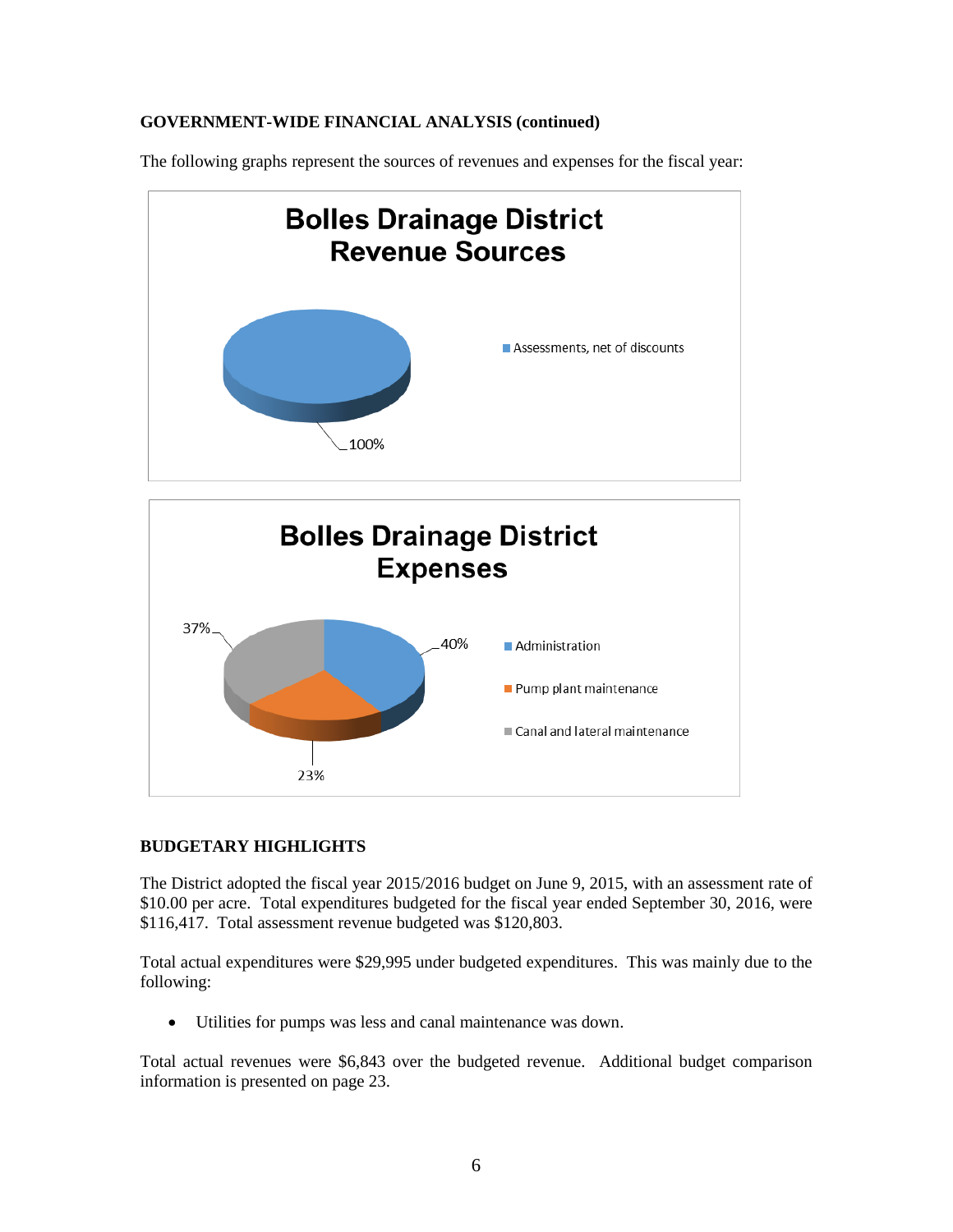### **CAPITAL ASSETS AND DEBT ADMINISTRATION**

#### Capital Assets

The District's investment in capital assets for its governmental activities as of September 30, 2016, amounted to \$180,618 (net of accumulated depreciation). There were no capital additions during 2016.

The following table summarizes the District's capital assets for the fiscal years ended September 30, 2016, and 2015:

|                                     | 2016       | 2015      |
|-------------------------------------|------------|-----------|
| Canals and laterals                 | \$328,384  | \$328,384 |
| Culverts and roads                  | 230,521    | 230,521   |
| Machinery and equipment             | 126,377    | 126,377   |
| Accumulated depreciation            | (504, 664) | (493,160) |
| Total capital assets, September 30, | 180,618    |           |

#### Debt Administration

The following table presents the District's total outstanding debt for the fiscal years ended September 30, 2016, and 2015:

|                                       | 2016  | 2015   |
|---------------------------------------|-------|--------|
| Accounts payable                      | 4.736 | 10,067 |
| Total outstanding debt, September 30, | 4.736 | 10,067 |

# **CONTACTING THE DISTRICT'S FINANCIAL MANAGEMENT**

This financial report is designed to provide our readers with a general overview of the District's finances and to demonstrate the District's accountability for the money it receives. If you have questions about this report or need additional financial information, contact Betty Camplin, the District's Bookkeeper, P.O. Box 1685, Clewiston, Florida 33440, Telephone No. (863) 228-0400.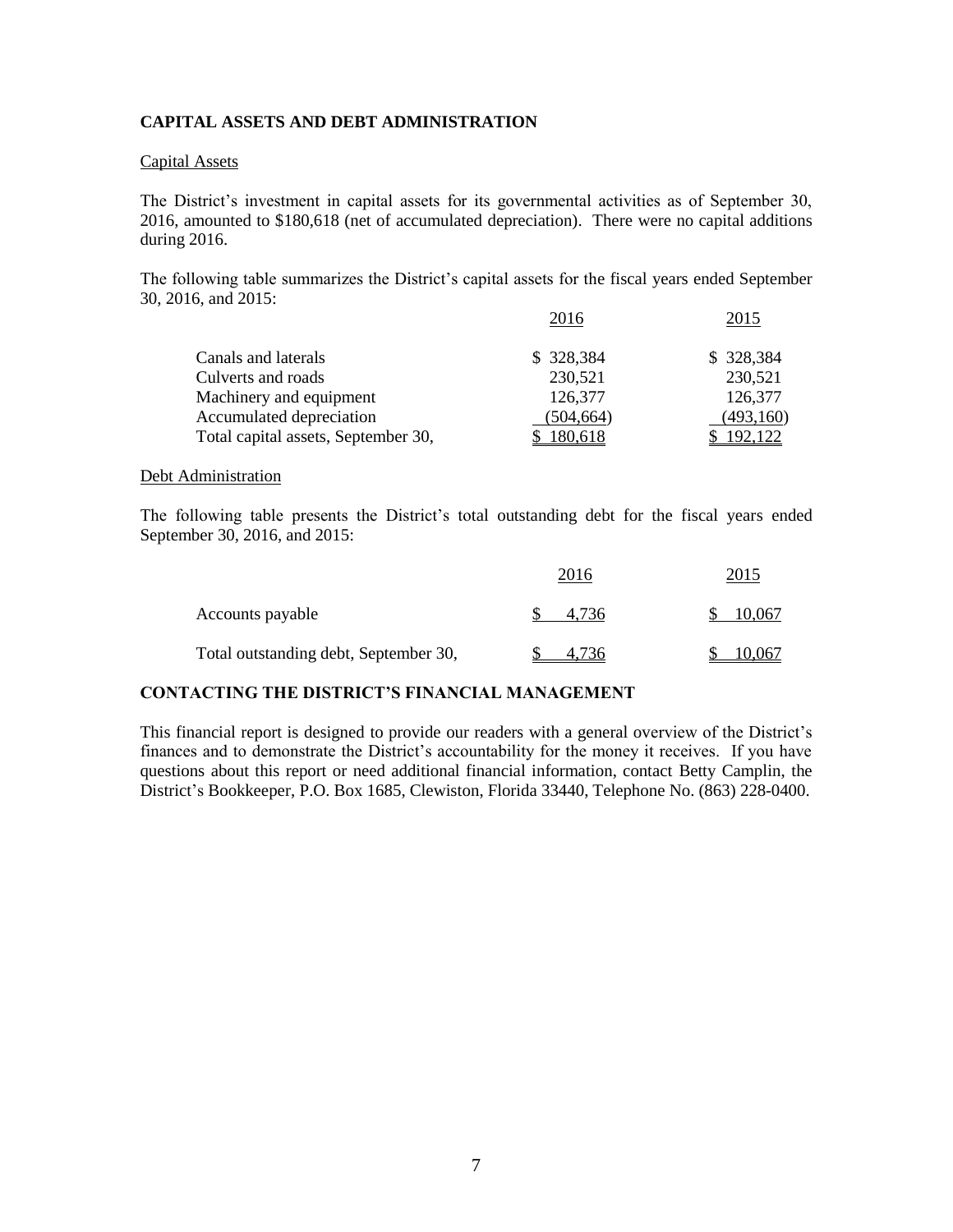# BOLLES DRAINAGE DISTRICT Statement of Net Position September 30, 2016

|                                                 | Governmental<br><b>Activities</b> |
|-------------------------------------------------|-----------------------------------|
| Assets                                          |                                   |
| Cash                                            | \$<br>1,579                       |
| Investments                                     | 172,009                           |
| Due from other governments<br>Prepaid insurance | 226<br>2,294                      |
| Other capital assets, net of                    |                                   |
| accumulated depreciation                        | 180,618                           |
| <b>Total assets</b>                             | 356,726                           |
| Liabilities                                     |                                   |
| Accounts payable                                | 4,736                             |
| <b>Total liabilities</b>                        | 4,736                             |
| Net position                                    |                                   |
| Invested in capital assets,                     |                                   |
| net of related debt                             | 180,618                           |
| Unrestricted                                    | (637)                             |
| Total net position                              | \$<br>351,990                     |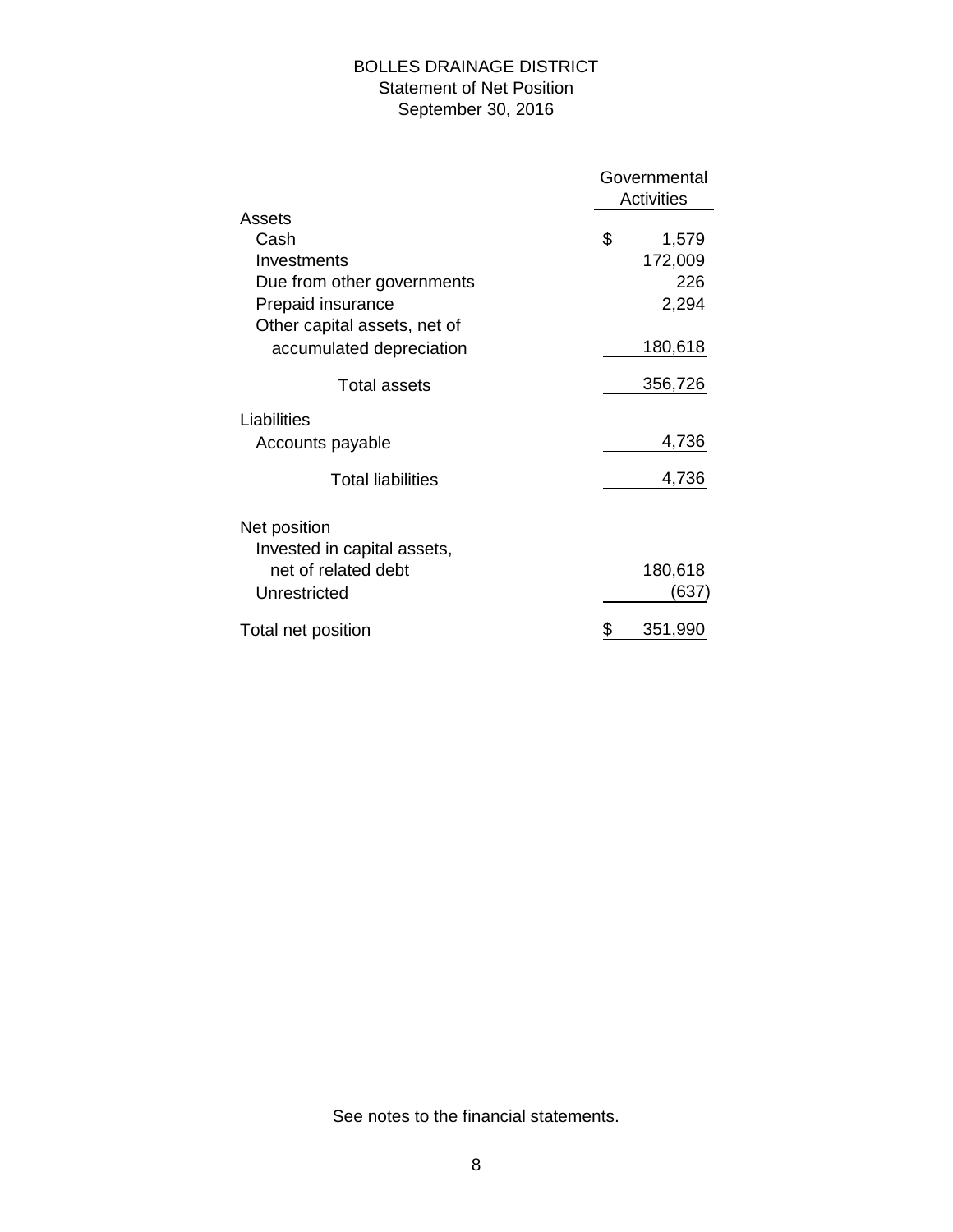# BOLLES DRAINAGE DISTRICT Statement of Activities For the Year Ended September 30, 2016

|                               |                 |                 | Net (Expense)       |
|-------------------------------|-----------------|-----------------|---------------------|
|                               |                 |                 | Revenue and         |
|                               |                 | Program         | Changes in          |
|                               |                 | <b>Revenues</b> | <b>Net Position</b> |
|                               |                 | Charges         |                     |
|                               | Program         | for             | Governmental        |
| Functions/Programs            | <b>Expenses</b> | <b>Services</b> | Activities          |
| Governmental activities       |                 |                 |                     |
| General government            | 35,036<br>\$    | 45,800<br>\$    | \$<br>10,764        |
| Physical environment          | 62,890          | 81,423          | 18,533              |
| Total governmental activities | 97,926<br>\$    | 127,223         | 29,297              |

| General revenues:                |   |         |
|----------------------------------|---|---------|
| Investment earnings              |   | 423     |
| Total general revenues           |   | 423     |
| Change in net position           |   | 29,720  |
| Net position - beginning of year |   | 322,270 |
| Net position - end of year       | S | 351,990 |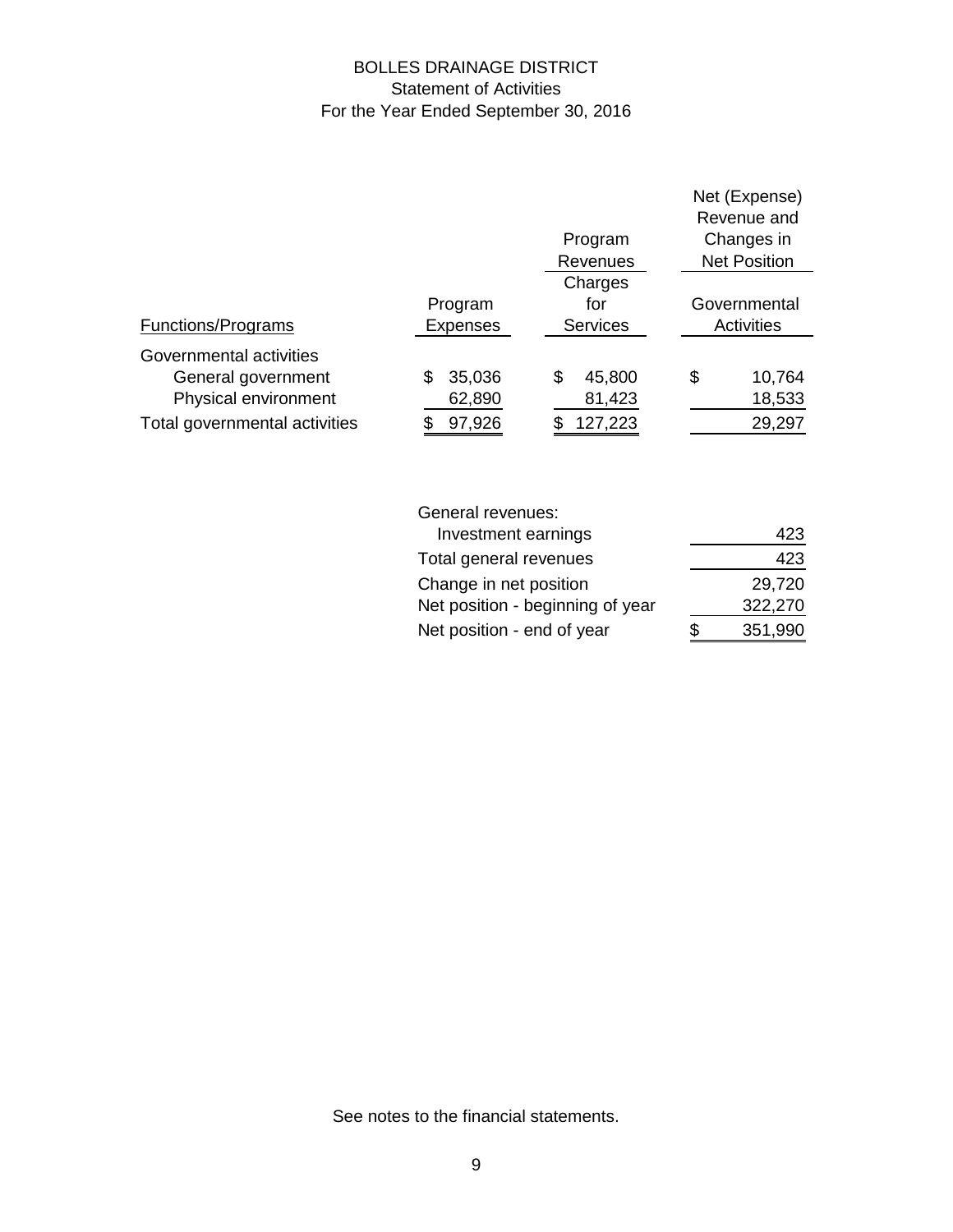# BOLLES DRAINAGE DISTRICT Balance Sheet September 30, 2016

|                                    | General     |
|------------------------------------|-------------|
|                                    | Fund        |
| Assets                             |             |
| Cash                               | \$<br>1,579 |
| Investments                        | 172,009     |
| Due from other governments         | 226         |
| Prepaid insurance                  | 2,294       |
| Total assets                       | \$176,108   |
| Liabilities and fund balance       |             |
| Accounts payable                   | \$<br>4,736 |
| <b>Total liabilities</b>           | 4,736       |
| <b>Fund balance</b>                |             |
| Nonspendable                       | 2,294       |
| Unassigned                         | 169,078     |
| Total fund balance                 | 171,372     |
| Total liabilities and fund balance | 176,108     |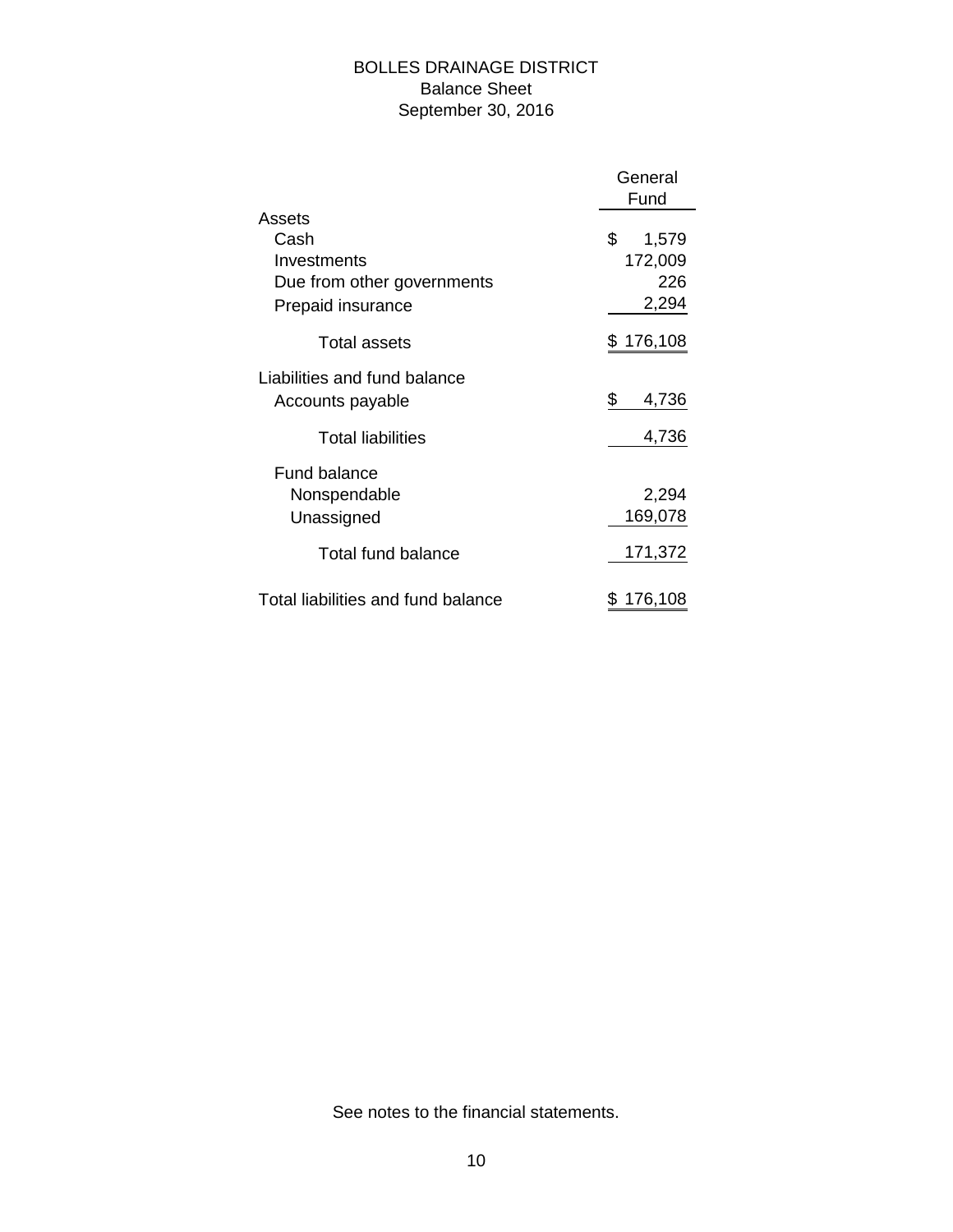# BOLLES DRAINAGE DISTRICT Reconciliation of the Balance Sheet of Governmental Funds to the Statement of Net Position September 30, 2016

| Fund balance - governmental funds                                                                                                                                                                                                                                                                                                                               |                            | \$<br>171,372 |
|-----------------------------------------------------------------------------------------------------------------------------------------------------------------------------------------------------------------------------------------------------------------------------------------------------------------------------------------------------------------|----------------------------|---------------|
| Amounts reported for governmental activities in the<br>statement of net position are different because:                                                                                                                                                                                                                                                         |                            |               |
| Capital assets used in governmental activities<br>are not financial resources and, therefore, are<br>not reported in the governmental funds. The<br>statement of net position includes those capital<br>assets, net of any accumulated depreciation, in<br>the net position of the government as a whole.<br>Cost of capital assets<br>Accumulated depreciation | \$<br>685,282<br>(504,664) | 180,618       |
| Net position of governmental activities                                                                                                                                                                                                                                                                                                                         |                            | 351,990       |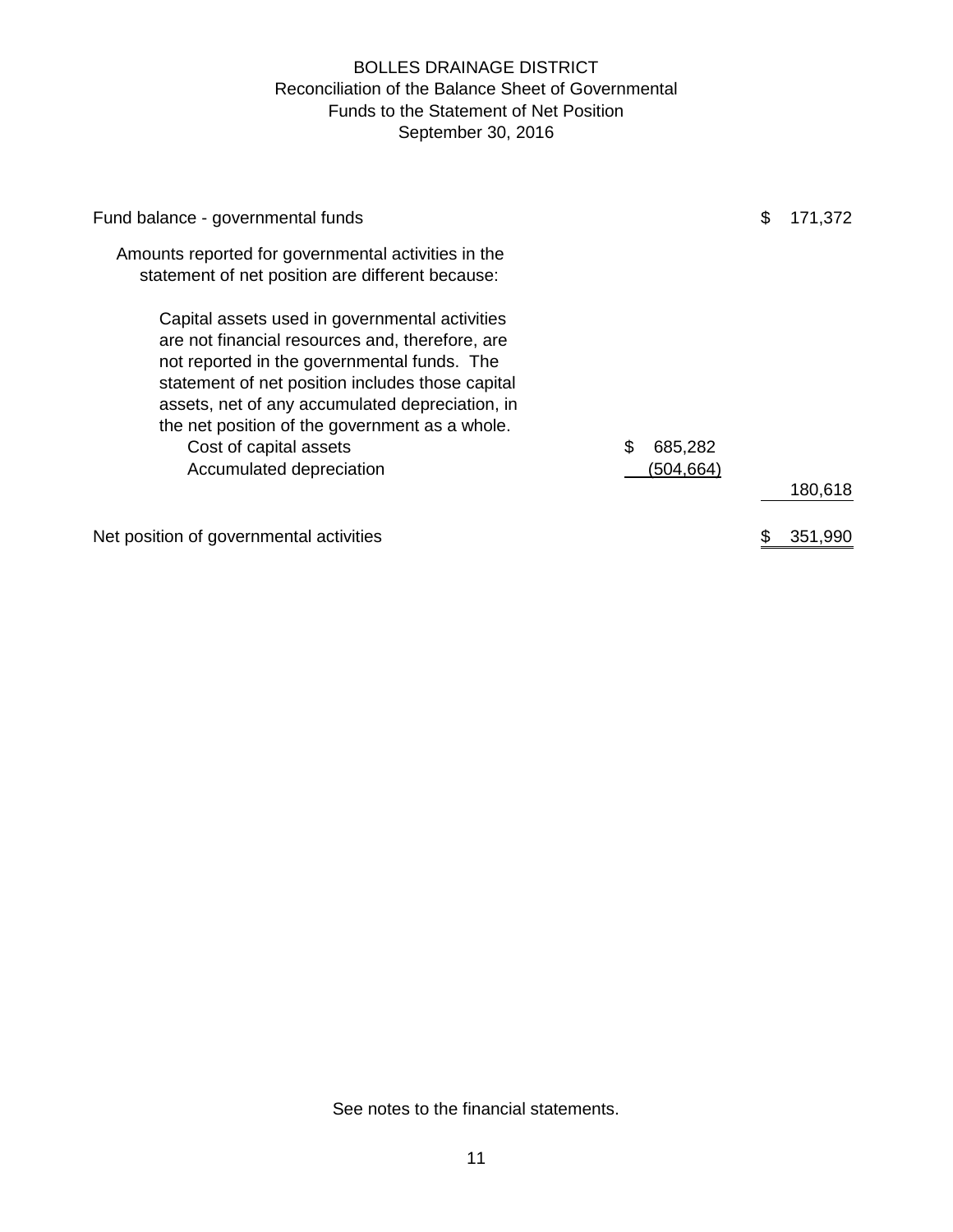# BOLLES DRAINAGE DISTRICT Statement of Revenues, Expenditures, and Changes in Fund Balance Governmental Funds For the Year Ended September 30, 2016

|                                                  | General<br>Fund  |
|--------------------------------------------------|------------------|
| Revenues                                         |                  |
| Assessments, net of discounts<br>Interest income | \$127,223<br>423 |
| Total revenues                                   | 127,646          |
| <b>Expenditures</b><br>Current:                  |                  |
| General government<br>Physical environment       | 35,036<br>51,386 |
| <b>Total expenditures</b>                        | 86,422           |
| Excess of revenues over expenditures             | 41,224           |
| Fund balance - beginning of year                 | 130,148          |
| Fund balance - end of year                       | \$171,372        |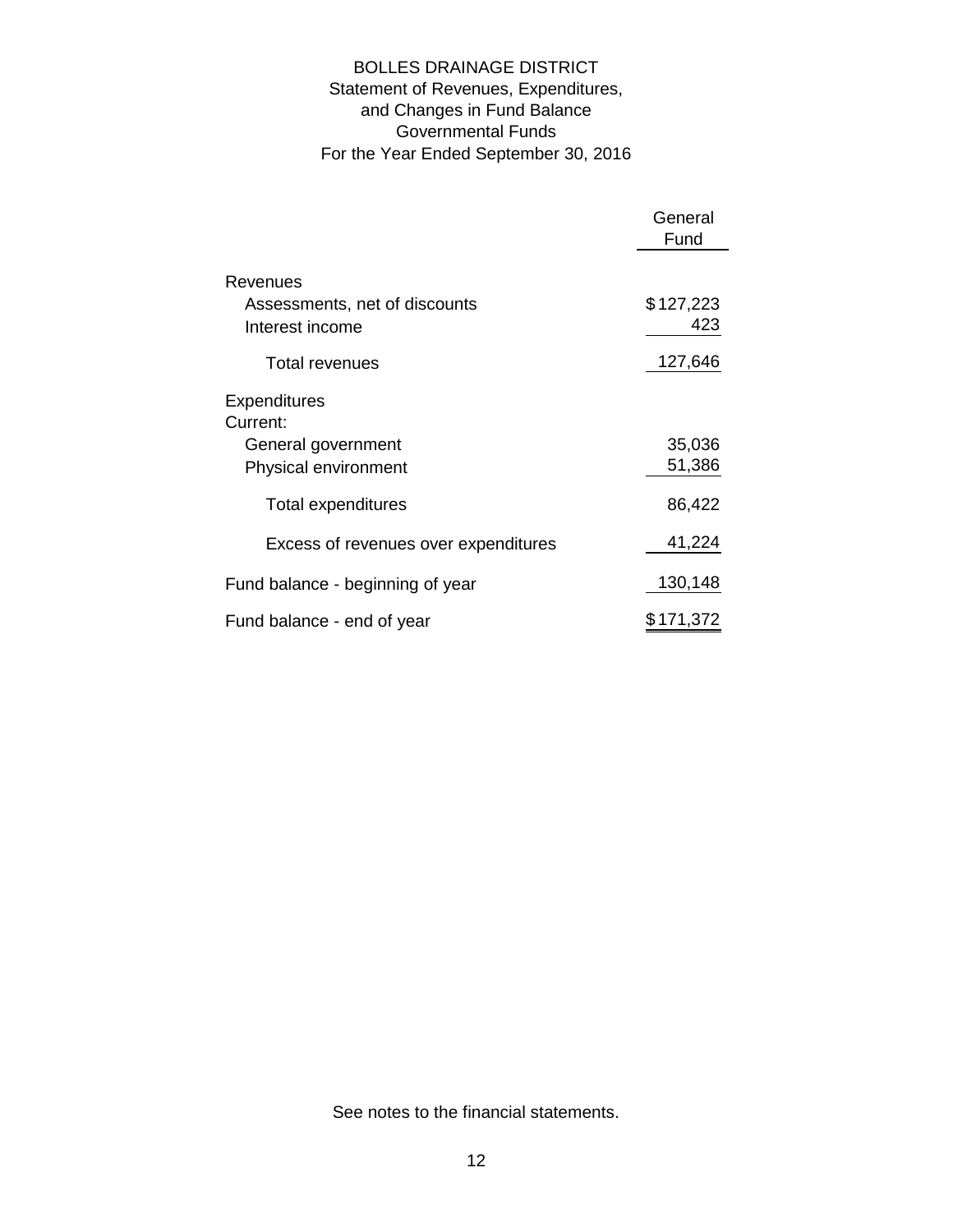# BOLLES DRAINAGE DISTRICT

# Reconciliation of the Statement of Revenues, Expenditures, and Changes in Fund Balance of Governmental Funds to the Statement of Activities For the Fiscal Year Ended September 30, 2016

| Net change in fund balance - total governmental funds                                                                                                               | 41.224   |
|---------------------------------------------------------------------------------------------------------------------------------------------------------------------|----------|
| Amounts reported for governmental activities in the statement<br>of activities are different because:                                                               |          |
| Depreciation on capital assets is not recognized in the<br>governmental fund financial statements, but is reported<br>as an expense in the statement of activities. | (11,504) |
| Change in net position of governmental activities                                                                                                                   | 29,720   |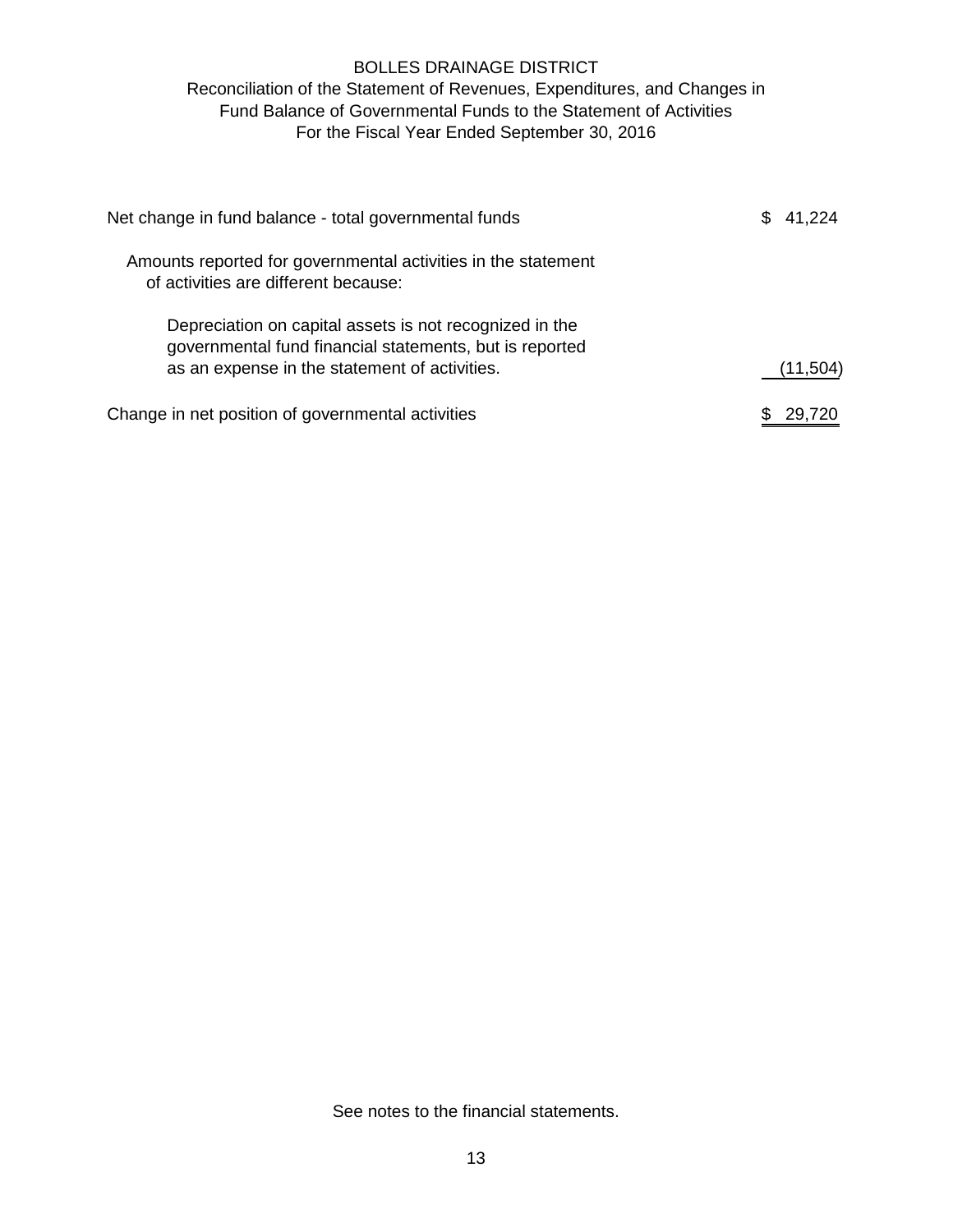The accounting methods and procedures adopted by Bolles Drainage District conform to generally accepted accounting principles as applied to governmental entities. The following notes to the financial statements are an integral part of the District's Annual Financial Report.

# NOTE 1 - SUMMARY OF SIGNIFICANT ACCOUNTING POLICIES

### Financial Reporting Entity

Bolles Drainage District was created by a Circuit Court Decree, 12<sup>th</sup> Judicial Circuit, dated July 26, 1963.

The District is an independent special district created pursuant to the method authorized in Chapter 298 of the Florida Statutes. A three-member Board of Supervisors elected by the landowners of the District governs the District. The Board administers the policies emanating from its statutory powers and authority.

The Board has the responsibility for:

- 1. Assessing and levying assessments.
- 2. Approving budgets.
- 3. Exercising control over facilities and properties.
- 4. Controlling the use of funds generated by the District.
- 5. Approving the hiring and firing of key personnel.
- 6. Financing improvements.

The financial statements were prepared in accordance with Governmental Accounting Standards Board (GASB) Statements. Under the provisions of those standards, the financial reporting entity consists of the primary government, organizations for which the District is considered to be financially accountable, and other organizations for which the nature and significance of their relationship with the District are such that, if excluded, the financial statements of the District would be considered incomplete or misleading. There are no entities considered to be component units of the District: therefore, the financial statements include only the operations of the District.

#### Basic Financial Statements - Government-Wide Statements

The District's basic financial statements include both government-wide (reporting the District as a whole) and fund financial statements. Both the government-wide and fund financial statements categorize primary activities as either governmental or business-type. The District's drainage activities and general administrative services are classified as governmental activities.

In the government-wide Statement of Net Position, the governmental activities columns are presented on a consolidated basis by column, and are reported on a full accrual, economic resource basis, which recognizes all long-term assets and receivables as well as long-term debt and obligations. The District's net position is reported in three parts - invested in capital assets, net of related debt; restricted net position; and unrestricted net position. The District first utilizes restricted resources to finance qualifying activities.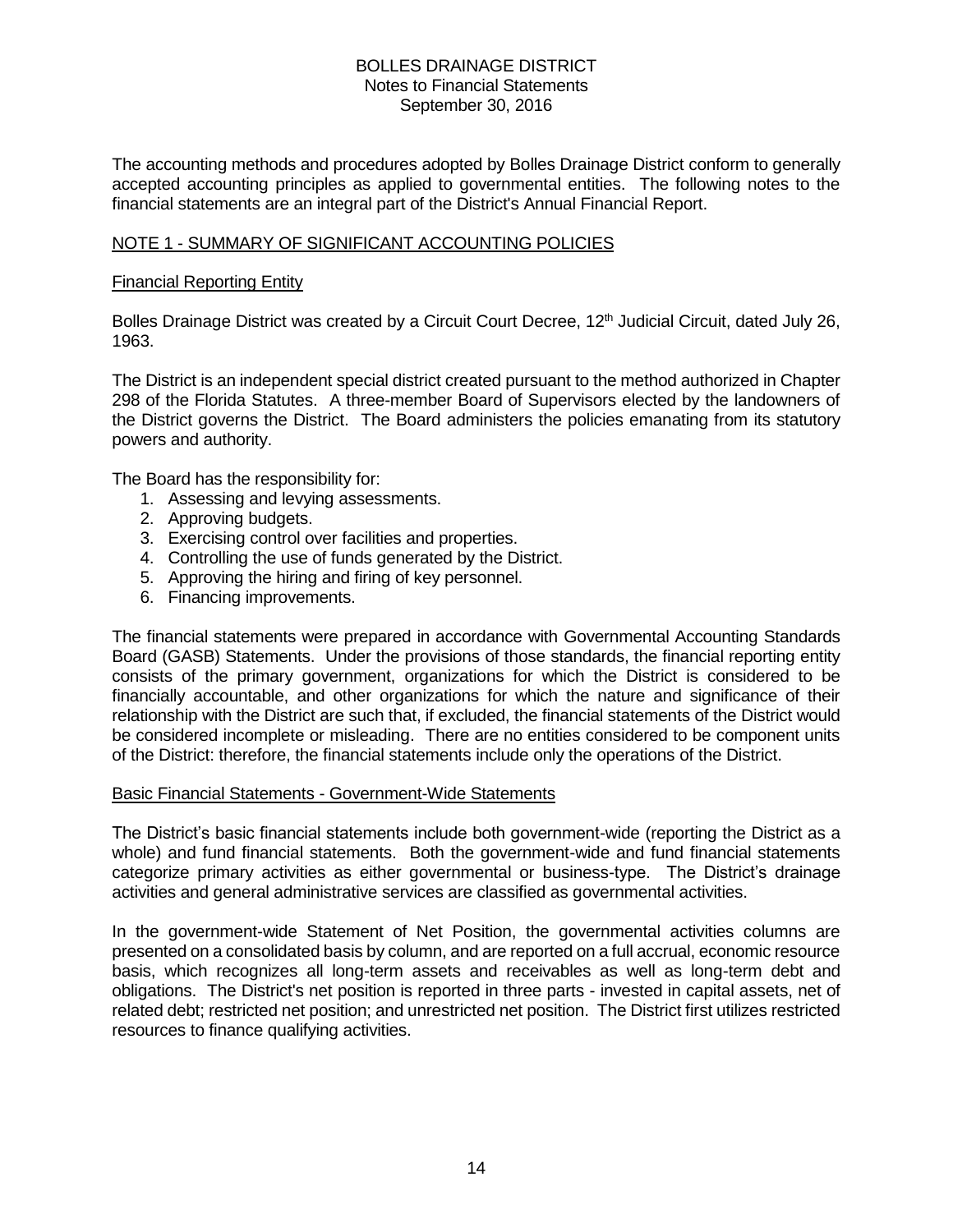### NOTE 1 - SUMMARY OF SIGNIFICANT ACCOUNTING POLICIES (continued)

#### Basic Financial Statements - Government-Wide Statements (continued)

The government-wide Statement of Activities reports both the gross and net cost of the District's functions and activities. The functions are also supported by general government revenues. The Statement of Activities reduces gross expenses (including depreciation) by related program revenues (assessments), operating and capital grants. Program revenues must be directly associated with the District's functions and activities.

This government-wide focus is more on the sustainability of the District as an entity and the change in the District's net position resulting from the current year's activities.

#### Basic Financial Statements - Fund Financial Statements

The financial transactions of the District are reported in individual funds in the fund financial statements. Each fund is accounted for by providing a separate set of self-balancing accounts that comprises it assets, deferred outflow of resources, liabilities, deferred inflow of resources, reserves, fund equity, revenues, and expenditures/expenses. The various funds are reported by generic classification within the financial statements.

The emphasis in fund financial statements is on the major funds in either the governmental or business-type activities categories. Nonmajor funds by category are summarized into a single column. GASB Statement No. 34 sets forth minimum criteria (percentage of the assets, liabilities, revenues, or expenditures/expenses of either fund category or the governmental and enterprise combined) for the determination of major funds. The General Fund, the only fund of the District, is a governmental fund and is considered a major fund in these financial statements.

The following fund types are used by the District:

#### Governmental Funds

The focus of the governmental funds' measurement (in the fund statements) is upon determination of financial position and changes in financial position (sources, uses, and balances of financial resources) rather than upon net income. The following is a description of the governmental fund of the District:

#### General Fund

The General Fund is the general operating fund of the District. It is used to account for all financial resources except those required to be accounted for in another fund.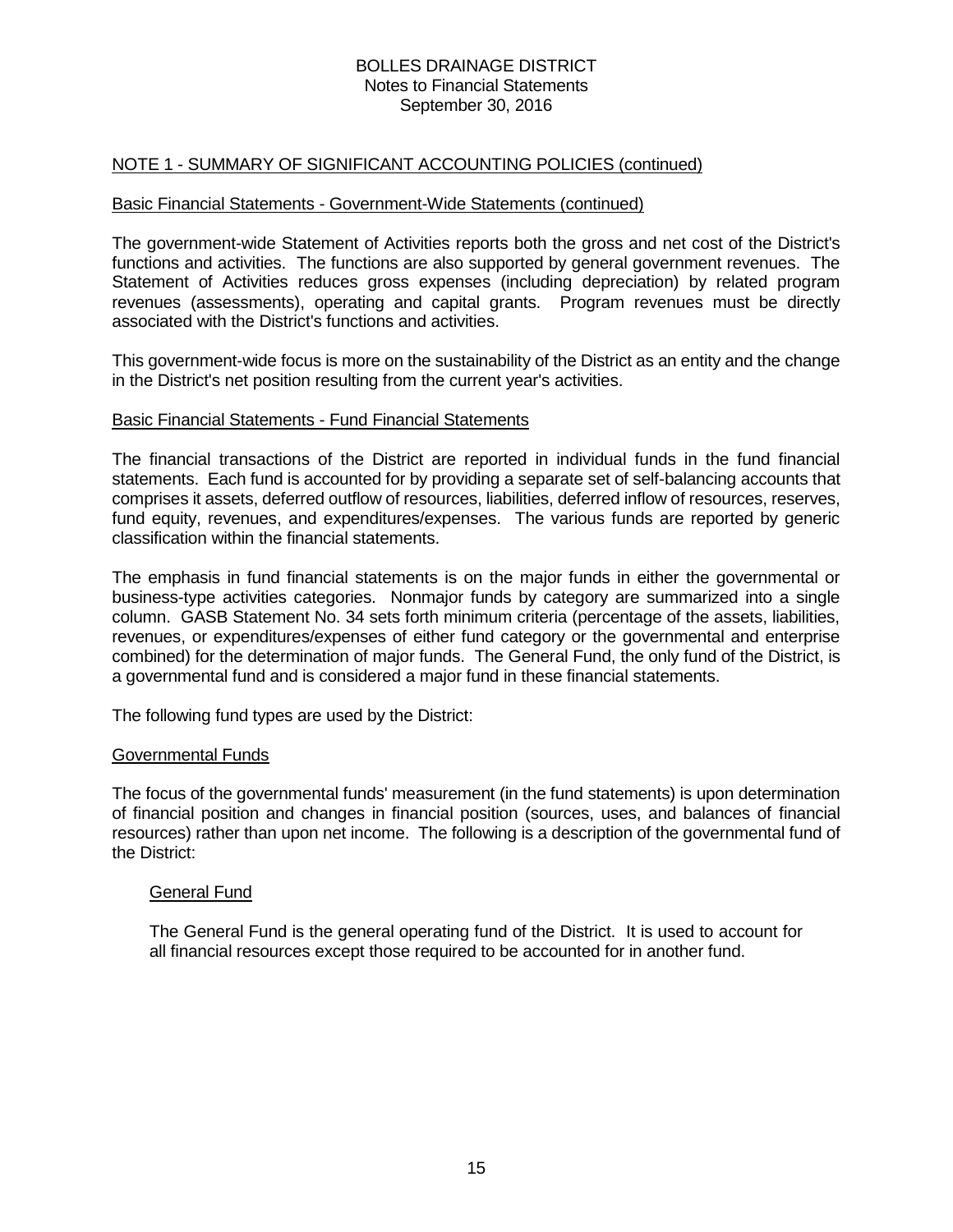#### NOTE 1 - SUMMARY OF SIGNIFICANT ACCOUNTING POLICIES (continued)

#### Basis of Accounting

Basis of accounting refers to the point at which revenues or expenditures/expenses are recognized in the accounts and reported in the financial statements. It relates to the timing of the measurements made regardless of the measurement focus applied.

#### Full Accrual

The governmental activities in the government-wide financial statements are presented on the full accrual basis of accounting. Revenues are recognized when earned and expenses are recognized when incurred.

#### Modified Accrual

The governmental funds financial statements are presented on the modified accrual basis of accounting. Under the modified accrual basis of accounting, revenues are recorded when susceptible to accrual; i.e., both measurable and available. "Available" means collectible within the current period or within 60 days after the year end. Expenditures are generally recognized under the modified accrual basis of accounting when the related liability is incurred. The exception to this rule is that principal and interest on general obligation long-term debt, if any, is recognized when due.

#### Deposits and Investments

For financial reporting purposes, the District considers cash and cash equivalents to be cash on hand, cash in banks, certificates of deposit, regardless of maturity, and short-term investments with maturities less than three months when acquired.

District investments with a maturity of one year or less when purchased are stated at cost or amortized cost. District investments with a maturity greater than one year are stated at fair value in accordance with GASB Statement No. 31.

The District does not have an adopted investment policy since it follows Florida Statute 218.45 for investment decisions. Florida Statutes authorize investments that include money market accounts, savings accounts and certificates of deposit at banks certified as qualified public depositories by the State of Florida, repurchase agreements, Florida PRIME, obligations of the U.S. Government, and certain bond mutual funds.

The District follows state statutes for allowable investments. However, state statutes do not specifically address the risks disclosed in GASB No. 40. No policy exists for the following risks: credit risk, custodial credit risk, concentration of credit risk, interest rate risk, and foreign currency risk.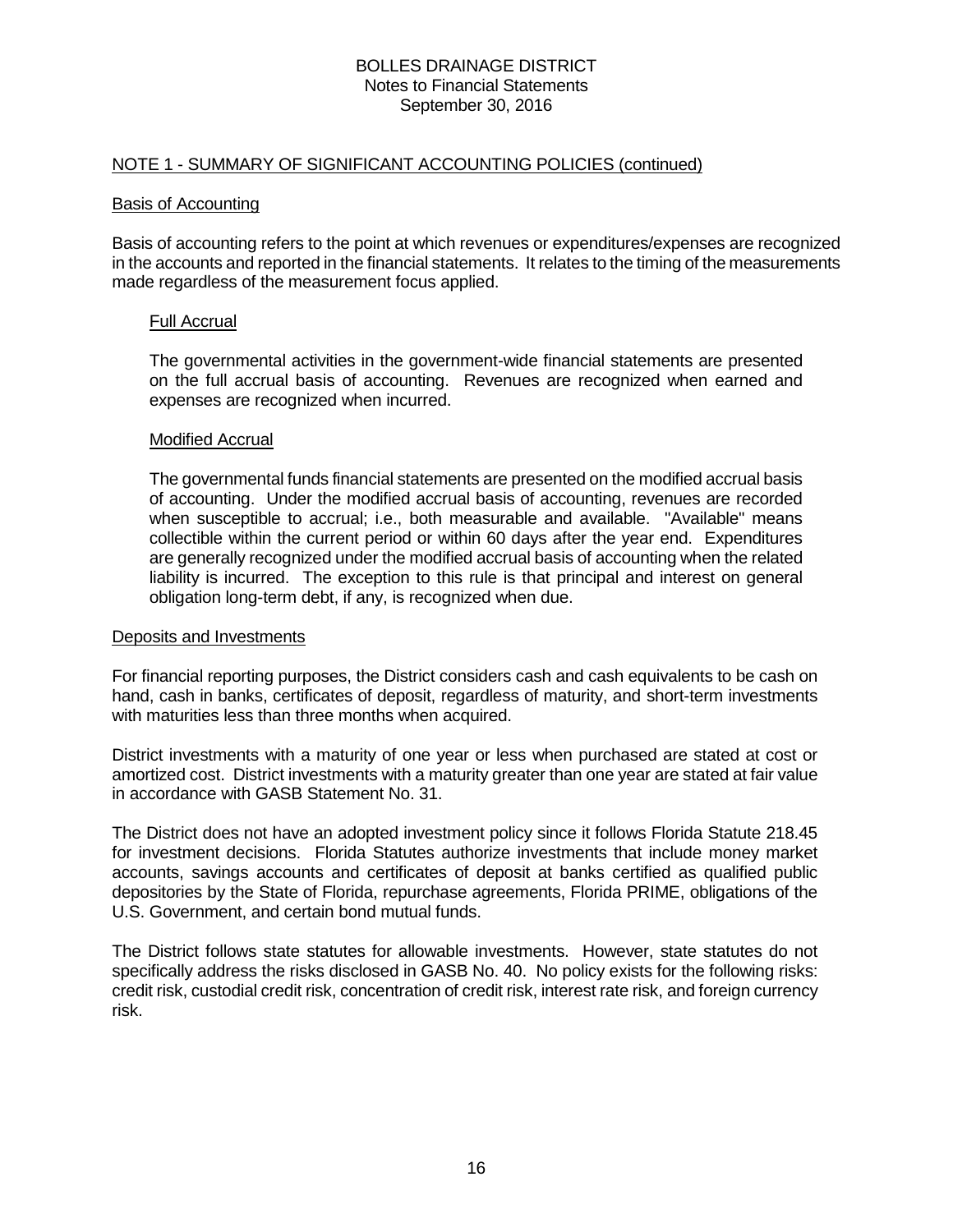## NOTE 1 - SUMMARY OF SIGNIFICANT ACCOUNTING POLICIES (continued)

#### Deposits and Investments (continued)

Investments consist of interest-bearing bank accounts at financial institutions that qualify as public depositories. These funds are insured by the Federal Deposit Insurance Corporation or by collateral pursuant to the Florida Securities for Public Deposits Act (Florida Statutes 280).

#### Receivables

All receivables are reported at their gross value and where appropriate, are reduced by the estimated portion that is expected to be uncollectible.

#### Capital Assets

Capital assets purchased or acquired are reported at historical cost or estimated historical cost. Contributed assets are reported at fair market value as of the date received. Additions, improvements and other capital outlays that significantly extend the useful life of an asset are capitalized. Other costs incurred for repairs and maintenance are expensed as incurred. Depreciation on all assets is provided on the straight-line basis over the following useful lives:

| <b>Buildings</b>        | $15 - 30$ years |
|-------------------------|-----------------|
| Machinery and equipment | $5 - 10$ years  |
| <b>Improvements</b>     | $10 - 20$ years |
| General infrastructure  | 10 - 50 years   |

GASB Statement No. 34 requires the District to report and depreciate new infrastructure assets. Infrastructure assets include roads, bridges, canals, and pumping stations. These infrastructure assets are likely to be the largest asset class of the District. Neither their historical cost nor related depreciation had historically been reported in the financial statements prior to September 30, 2003. The District is classified as a Phase 3 Government in accordance with the definitions contained in GASB 34. A Phase 3 Government is not required to report their major general infrastructure assets retroactively. The District elected to report their general infrastructure assets on a prospective basis beginning September 30, 2003.

#### Net Position and Fund Balance

#### Government-Wide Net Position

Government-Wide net position is divided into three categories:

- Net investment in capital assets consist of the historical cost of capital assets less accumulated depreciation and less any debt that remains outstanding and was used to finance those assets.
- Restricted consist of amounts constrained to specific purposes by their providers (such as grantors, bondholders, higher levels of government, and contributors), through constitutional provisions, by enabling legislation, or contributor restrictions.
- Unrestricted all other net position is reported in this category.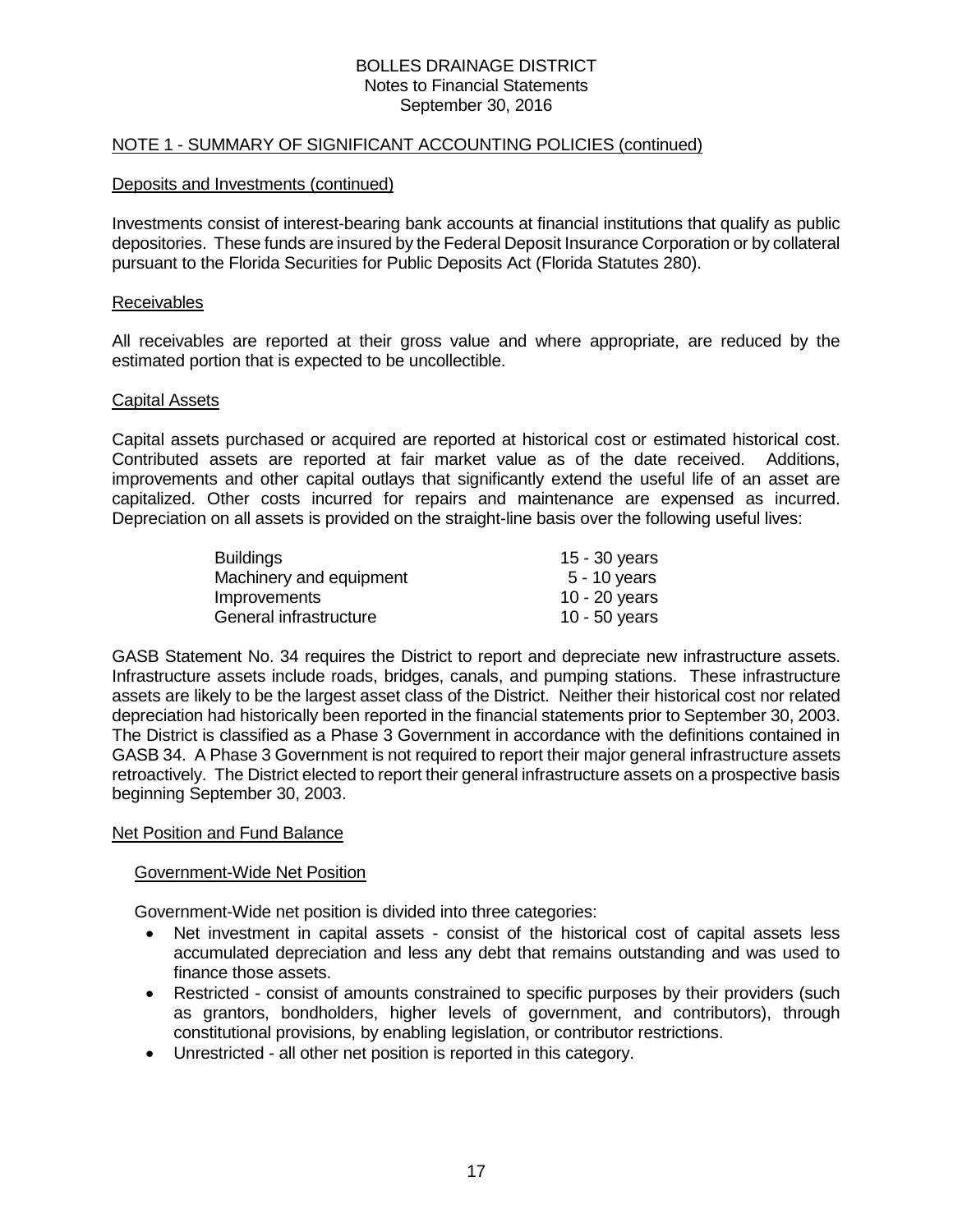## NOTE 1 - SUMMARY OF SIGNIFICANT ACCOUNTING POLICIES (continued)

## Net Position and Fund Balance (continued)

### Governmental Fund Balances

Governmental fund balances consist of the following:

- Nonspendable amounts that are not in spendable form (such as prepaid expenses, or long term investments) or are required to be maintained intact.
- Restricted amounts constrained to specific purposes by their providers (such as grantors, bondholders, and higher levels of government), through constitutional provisions, or by enabling legislation.
- Committed amounts constrained to specific purposes by the District itself, using its highest level of decision-making authority (i.e. Board members) and its highest level action (i.e. Resolution). To be reported as committed, amounts cannot be used for any other purpose unless the District takes the same highest level action to remove or change the constraint.
- Assigned amounts the District intends to use for a specific purpose. Intent can be expressed by the Board of Supervisors.
- Unassigned amounts that are available for any purpose. Positive amounts are reported only in the General Fund.

When an expenditure is incurred for purposes for which both restricted and unrestricted (committed, assigned, or unassigned) amounts are available, it is the policy of the District to generally consider restricted amounts to have been reduced first. When an expenditure is incurred for purposes for which amounts in any of the unrestricted fund balance classifications could be used, it is the policy of the District that committed amounts would be reduced first, followed by assigned amounts. In both instances, when a proposed expenditure is made with specific balances identified as the source of the funding, that specific fund balance will be used.

#### Revenues

Substantially all governmental fund revenues are accrued. Assessments are billed and collected within the same period in which the taxes are levied. Subsidies and grants which finance either capital or current operations, are reported as nonoperating revenue based on GASB Statement No. 33. In applying GASB Statement No. 33 to grant revenues, the provider recognizes liabilities and expenses and the recipient recognizes receivables and revenue when the applicable eligibility requirements, including time requirements, are met. Resources transmitted before the eligibility requirements are met are reported as advances by the provider and deferred revenue by the recipient.

#### **Expenditures**

Expenditures are recognized when the related fund liability is incurred. Inventory costs are reported for governmental activities in the period the inventory items are used, rather than in the period purchased.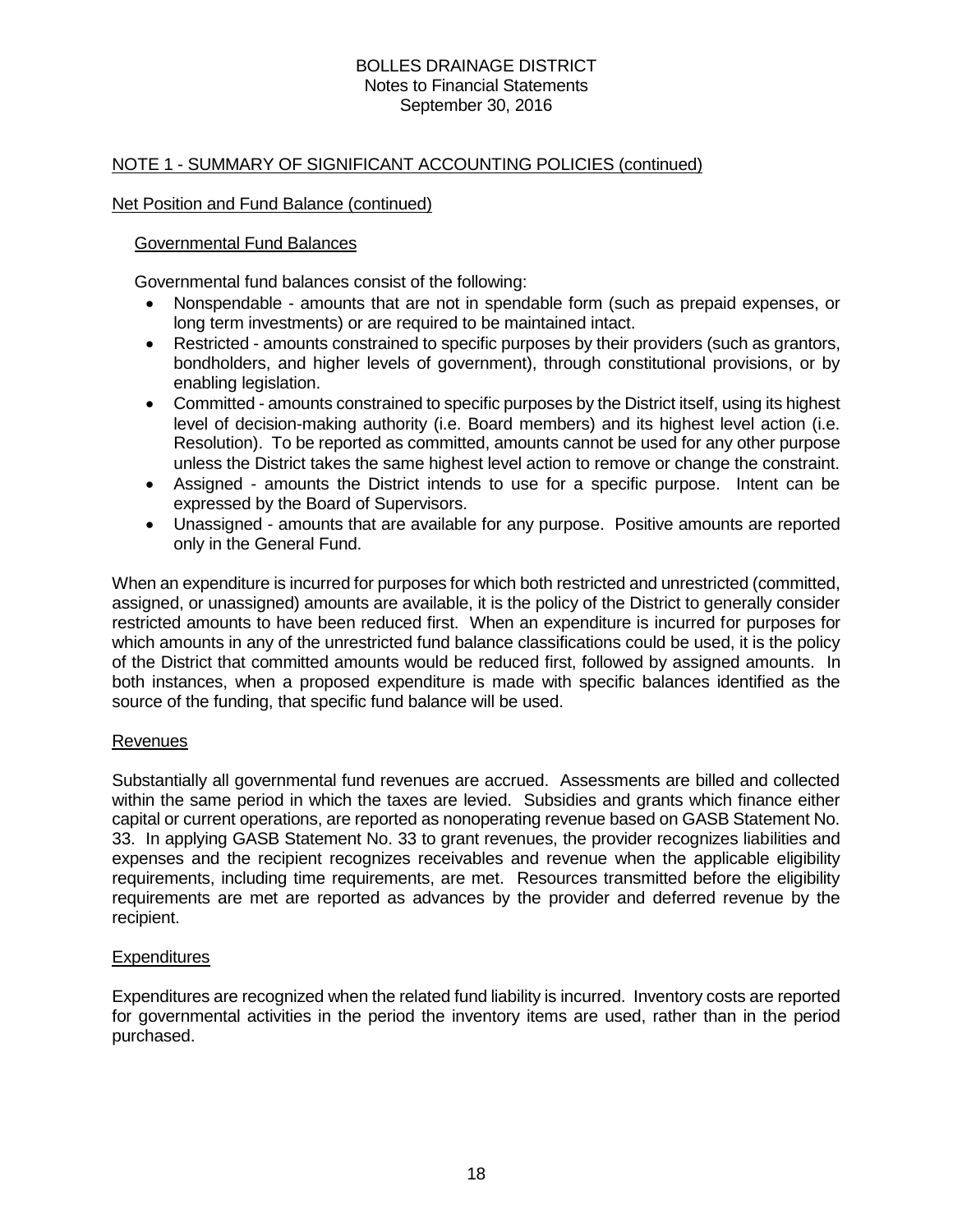#### NOTE 1 - SUMMARY OF SIGNIFICANT ACCOUNTING POLICIES (continued)

#### Capitalization Policy

The capitalization policy of the District is to capitalize all assets with a cost of \$750 or more with an expected life of two years or more.

#### Use of Estimates

The preparation of financial statements in conformity with the U.S. generally accepted accounting principles requires management to make estimates and assumptions that affect the reported amounts and disclosures. Accordingly, actual results may differ from those estimates.

#### Date of Management's Review

Management has evaluated subsequent events through June 21, 2017, the date on which the financial statements were available to be issued.

#### Budgets and Budgetary Accounting

The District follows these procedures in establishing the budgetary data reflected in the financial statements:

- 1. The Chairman submits to the Board of Supervisors a proposed operating budget for the upcoming fiscal year. The operating budget includes proposed expenditures and the means of financing them.
- 2. A public hearing is held to obtain taxpayer comments.
- 3. Subsequent to the public meeting, the Board legally adopts the budget.
- 4. All budget changes must be approved by the Board of Supervisors.
- 5. The budget for the General Fund is adopted on a basis consistent with generally accepted accounting principles.
- 6. Total budgeted amounts reflect all amendments approved by the Board of Supervisors. Line item changes made during the year were approved by the Board of Supervisors.

#### **Encumbrances**

Encumbrance accounting, under which purchase orders and other commitments for the expenditure of monies are recorded in order to reserve that portion of the applicable appropriation, is not employed in the District's accounting system.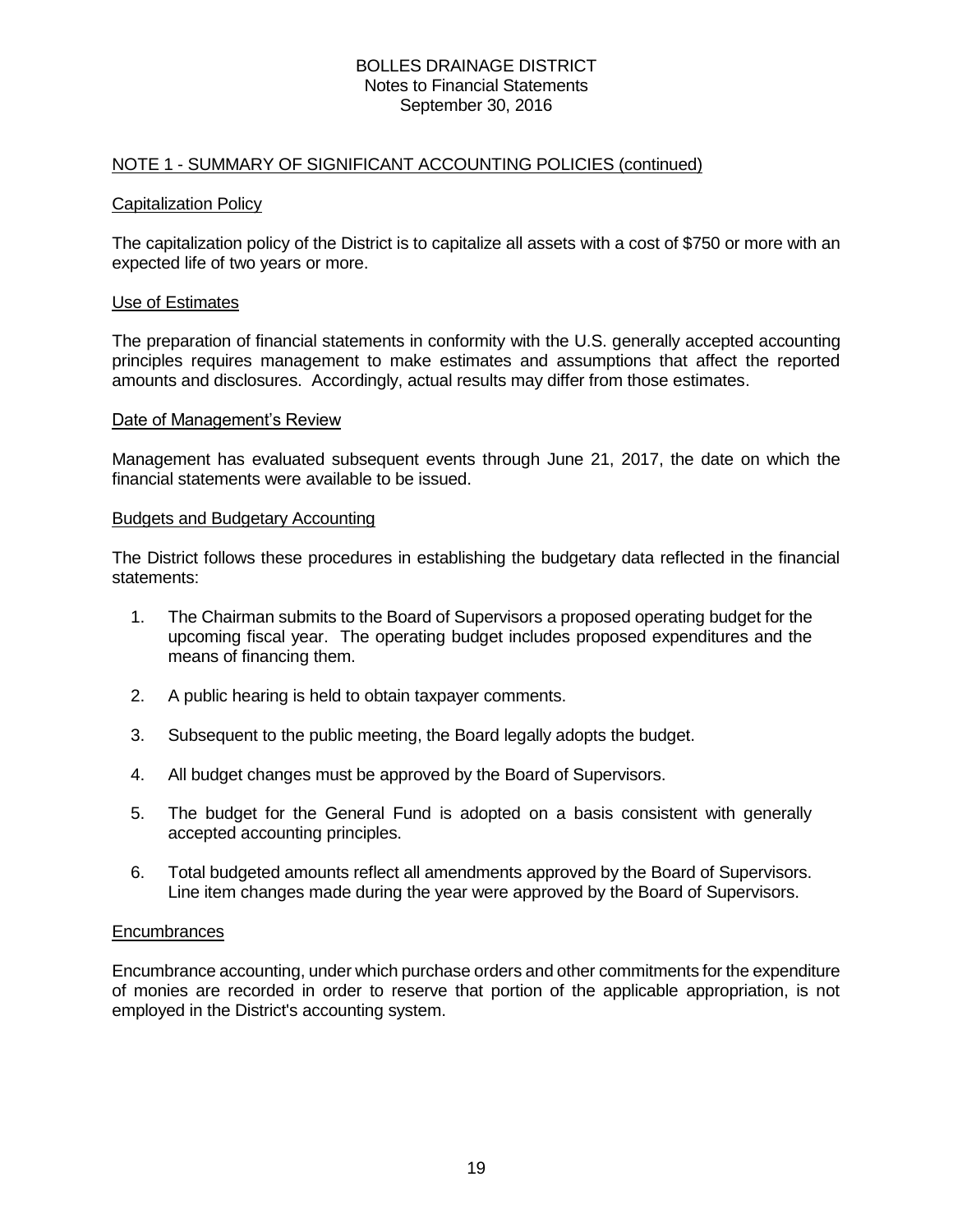#### NOTE 2 - ASSESSMENTS

The assessment levy of the District is established by the Board of Supervisors, and becomes an enforceable lien on the property on January 1 of the following year. On June 9, 2015, the District levied an assessment rate of \$10.00 per acre for the fiscal year ended September 30, 2016.

All assessments are due and payable on November 1 of each year or as soon thereafter as the tax roll is delivered to the county tax collector. Liens are placed on property as of January 1. All unpaid assessments become delinquent on April 1 following the year in which they are assessed. Discounts are allowed for early payment at the rate of 4% in the month of November, 3% in the month of December, 2% in the month of January and 1% in the month of February. The assessments paid in March are without discount.

On or prior to June 1 following the assessment year, certificates are sold for all delinquent taxes on real property. After sale, tax certificates bear interest of 18% per year or at any lower rate bid by the buyer. Application for a tax deed on any unredeemed tax certificates may be made by the certificate holder after a period of two years. Unsold certificates become the property of the District, earning interest at a rate of 18% per year.

## NOTE 3 – CASH, DEPOSITS, AND INVESTMENTS

#### Cash

At year end, the District's cash consisted of funds in a non-interest bearing bank account in a financial institution which has been designated a qualified public depository. The non-interest bearing bank account totaled \$1,579 at September 30, 2016.

#### Deposits in Banks

At September 30, 2016, the carrying amount of the District's non-interest and interest-bearing bank accounts was \$173,588 and the banks' balances were \$175,313. The difference was due to checks that had been written but not yet paid by the banks and deposits in transit.

These deposits are insured by the Federal Deposit Insurance Corporation or by collateral pursuant to the Florida Security for Public Deposits Act (Florida Statutes Chapter 280). Under this Act, financial institutions that qualify as public depositories pledge securities that have a market value equal to 50% - 125% of the average daily balance for each month of all public deposits in excess of applicable deposit insurance. The Public Depository Security Trust Fund has a procedure to allocate and recover losses in the event of default or insolvency. When public deposits are made with Chapter 280, no public depositor shall be liable for any loss thereof.

#### Investments

Florida Statutes authorize investments that include money market accounts, savings accounts repurchase agreements, the Florida State Board of Administration (SBA) Florida PRIME, obligations of the U.S. Government, governmental agencies guaranteed by the U.S. Government, and certain bond mutual funds.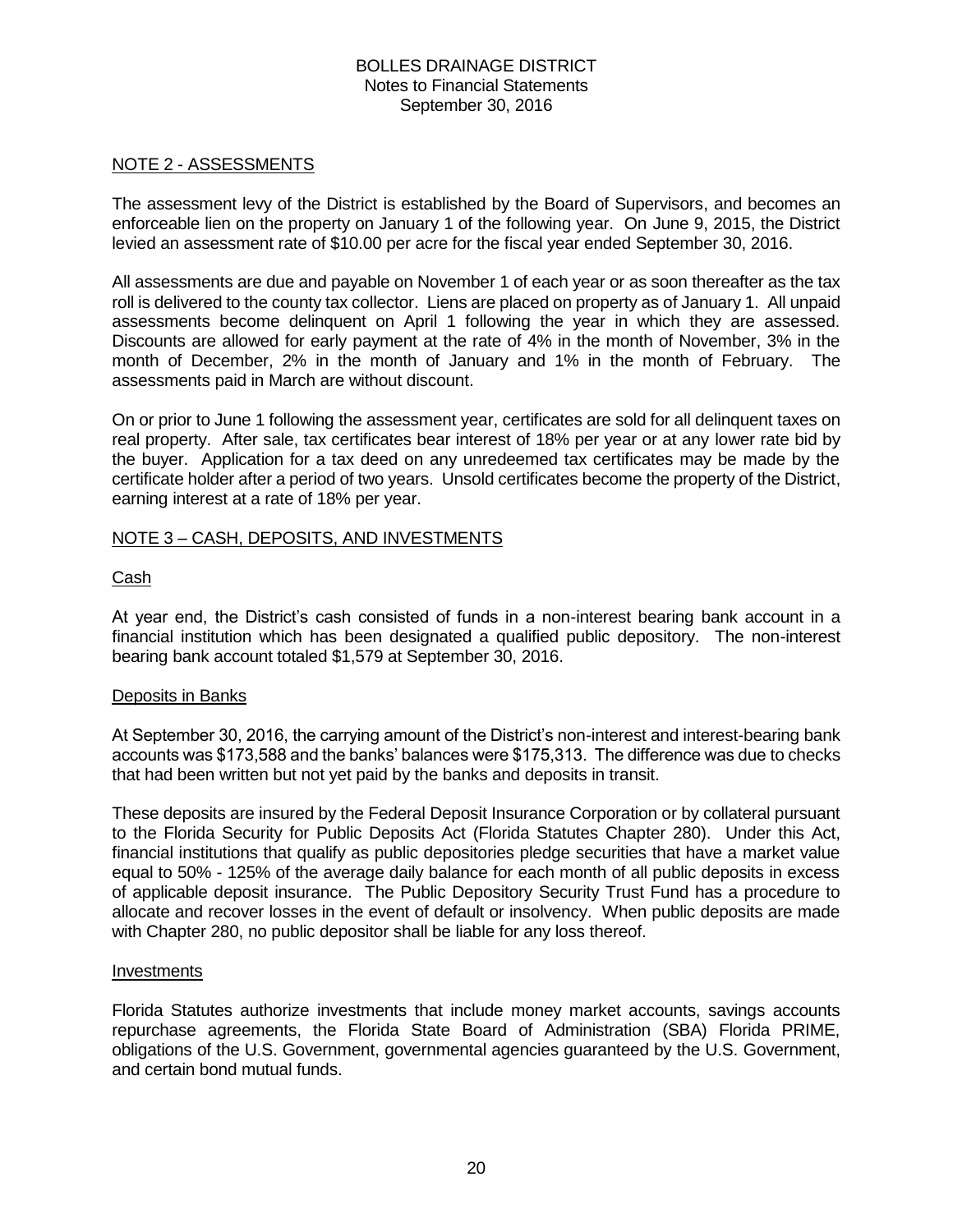## NOTE 3 - INVESTMENTS AND DEPOSITS IN BANKS (continued)

During the year, investments consisted of interest-bearing bank accounts. The investments totaled \$172,009 at September 30, 2016.The District's use of short-term interest-bearing bank accounts in financial institutions that are covered by federal depository insurance or collateral pledged under Florida Statutes Chapter 280, makes credit risk, custodial risk, concentration of credit risk, interest rate risk, and foreign currency risk nominal or nonexistent in regards to these accounts.

#### NOTE 4 - CAPITAL ASSETS

**Balance Balance Balance Balance Balance October 1, September 30, September 30, September 30, September 30, September 30, September 30, September 30, September 30, September 30, September 30, September 30, September 30, September 30, September 30, September 30, 2015 Additions Deletions 2016**  Canals and laterals  $\begin{array}{cccc} \text{$} & 328,384 & \text{$} & - & \text{$} & - & \text{$} & 328,384 \end{array}$ Culverts 230,196 - - 230,196 Machinery and equipment 126,377 - The contract of the 126,377 Roads 325 - - 325 685,282 - - 685,282 Less accumulated depreciation 493,160 11,504 - 504,664  $$192,122$   $$(11,504)$   $$180,618$ 

Capital asset activity for the fiscal year ended September 30, 2016, was as follows:

# NOTE 5 - RISK MANAGEMENT

The District is exposed to various risks of loss related to torts, theft of, damage to, and destruction of assets and errors and omissions. The District is a member of the insurance program sponsored by the Florida League of Cities for general liability and public officials' liability coverage. The program purchases excess and other specific coverages from third party carriers. Members of the program are billed annually for their portion of the coverage and are not assessable for unanticipated losses incurred by the program. Maximum liability coverage is \$2,000,000.

#### NOTE 6 - OVER EXPENDITURES

The following expenditures exceeded their budgeted amounts at September 30, 2016, as shown in the Required Supplementary Schedule on page 23:

| Expenditure type                                              | Over expenditure |  |
|---------------------------------------------------------------|------------------|--|
| General government<br>Accounting fees<br>Physical environment | \$75             |  |
| <b>Salaries</b>                                               | 250              |  |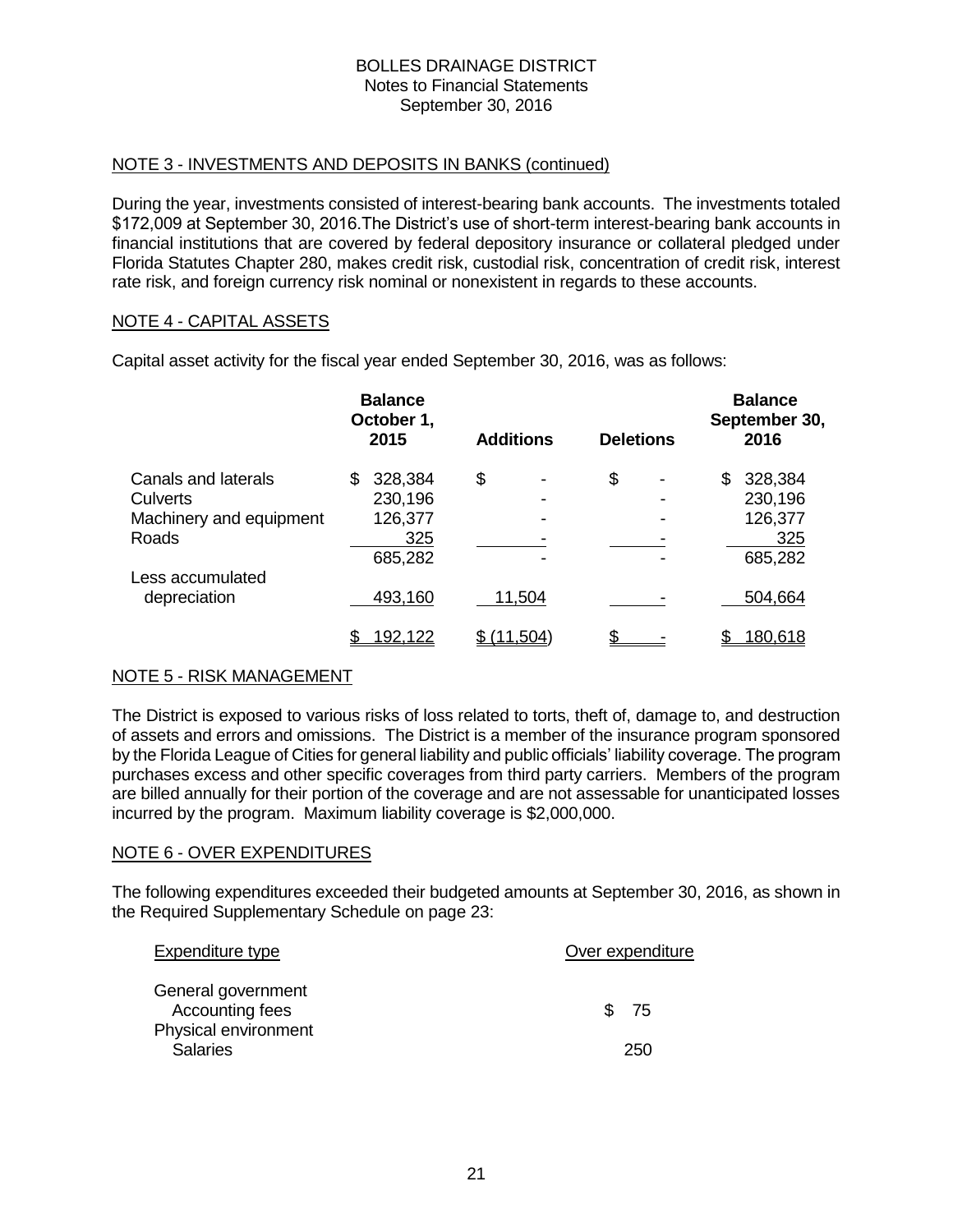#### NOTE 7 - FUND BALANCE/NET POSITION

Classifications of the fund balance and restrictions of the net position of the District are created to either (1) satisfy intentions that require a portion of the fund balance/net position be segregated, or (2) identify the portion of the fund balance/net position that is not appropriable for future expenditures. A specific classification of the fund balance is as follows:

#### Nonspendable Fund Balance

This classification was created to represent the portion of the fund balance that is not available for current expenditure because the amount is not in spendable form. This amount is represented by prepaid insurance.

#### NOTE 8 - SUBSEQUENT EVENTS

Subsequent events have been evaluated through June 21, 2017, which is the date the financial statements were available to be issued to the District.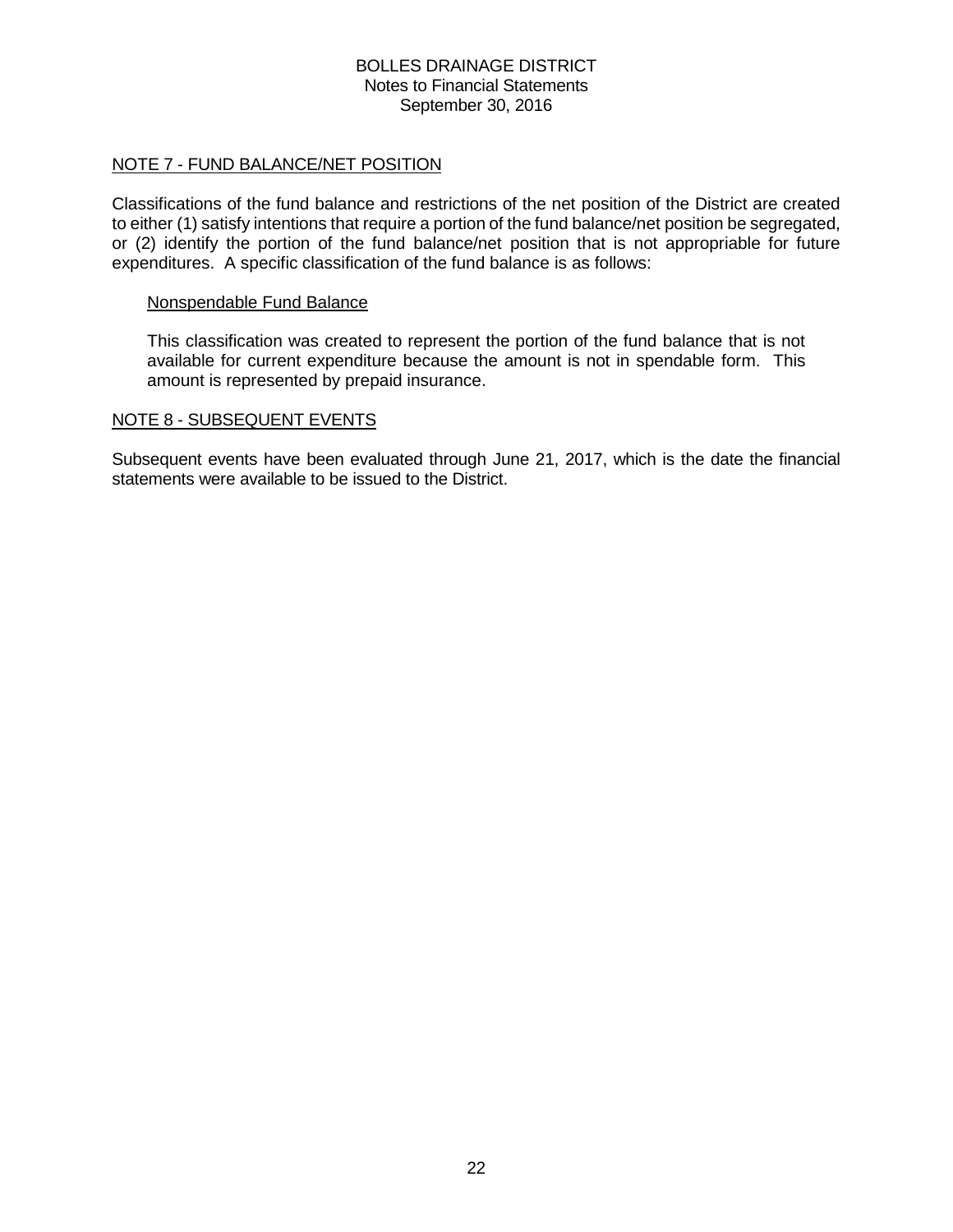# For the Year Ended September 30, 2016 BOLLES DRAINAGE DISTRICT Schedule of Revenues, Expenditures, and Changes in Fund Balance - Budget and Actual - General Fund Required Supplementary Information

|                                                              | <b>Budget</b> |               |                  | Variance -<br>Favorable            |
|--------------------------------------------------------------|---------------|---------------|------------------|------------------------------------|
|                                                              | Original      | Final         | Actual           | (Unfavorable)                      |
| Revenues<br>Assessments, net of discounts<br>Interest income | \$120,803     | 120,803<br>\$ | \$127,223<br>423 | \$<br>6,420<br>423                 |
| <b>Total revenues</b>                                        | 120,803       | 120,803       | 127,646          | 6,843                              |
| Expenditures<br>General government                           |               |               |                  |                                    |
| Insurance                                                    | 9,000         | 9,000         | 8,819            | 181                                |
| Accounting fees                                              | 6,900         | 6,900         | 6,975            | (75)                               |
| <b>Engineering fees</b>                                      | 4,020         | 8,020         | 4,420            | 3,600                              |
| Water sampling                                               | 3,200         | 4,550         | 3,688            | 862                                |
| Audit fees                                                   | 3,700         | 3,700         | 3,500            | 200                                |
| Assessing and collection fees                                | 3,064         | 3,075         | 3,067            | 8                                  |
| Payroll taxes                                                | 1,997         | 2,400         | 2,370            | 30                                 |
| Other fees                                                   | 1,500         | 1,790         | 1,700            | 90                                 |
| Special district annual fee                                  | 175           | 175           | 175              |                                    |
| Legal advertising                                            | 261           | 261           | 169              | 92                                 |
| Office supplies and expenses                                 | 300           | 300           | 153              | 147                                |
| Legal fees                                                   | 800           | 800           |                  | 800                                |
| Total general government                                     | 34,917        | 40,971        | 35,036           | 5,935                              |
| Physical environment                                         |               |               |                  |                                    |
| <b>Salaries</b>                                              | 23,100        | 23,100        | 23,350           | (250)                              |
| Fuel and power                                               | 26,400        | 31,400        | 19,534           | 11,866                             |
| Canals and laterals                                          | 26,000        | 19,946        | 8,400            | 11,546                             |
| Pump plant maintenance                                       | 6,000         | 1,000         | 102              | 898                                |
| Total physical environment                                   | 81,500        | 75,446        | 51,386           | 24,060                             |
| <b>Total expenditures</b>                                    | 116,417       | 116,417       | 86,422           | 29,995                             |
| Excess of revenues under expenditures                        | \$<br>4,386   | \$<br>4,386   | 41,224           | $\overline{\mathcal{L}}$<br>36,838 |
| Fund balance, beginning of year                              |               |               | 130,148          |                                    |
| Fund balance, end of year                                    |               |               | \$171,372        |                                    |

See notes to required supplementary information.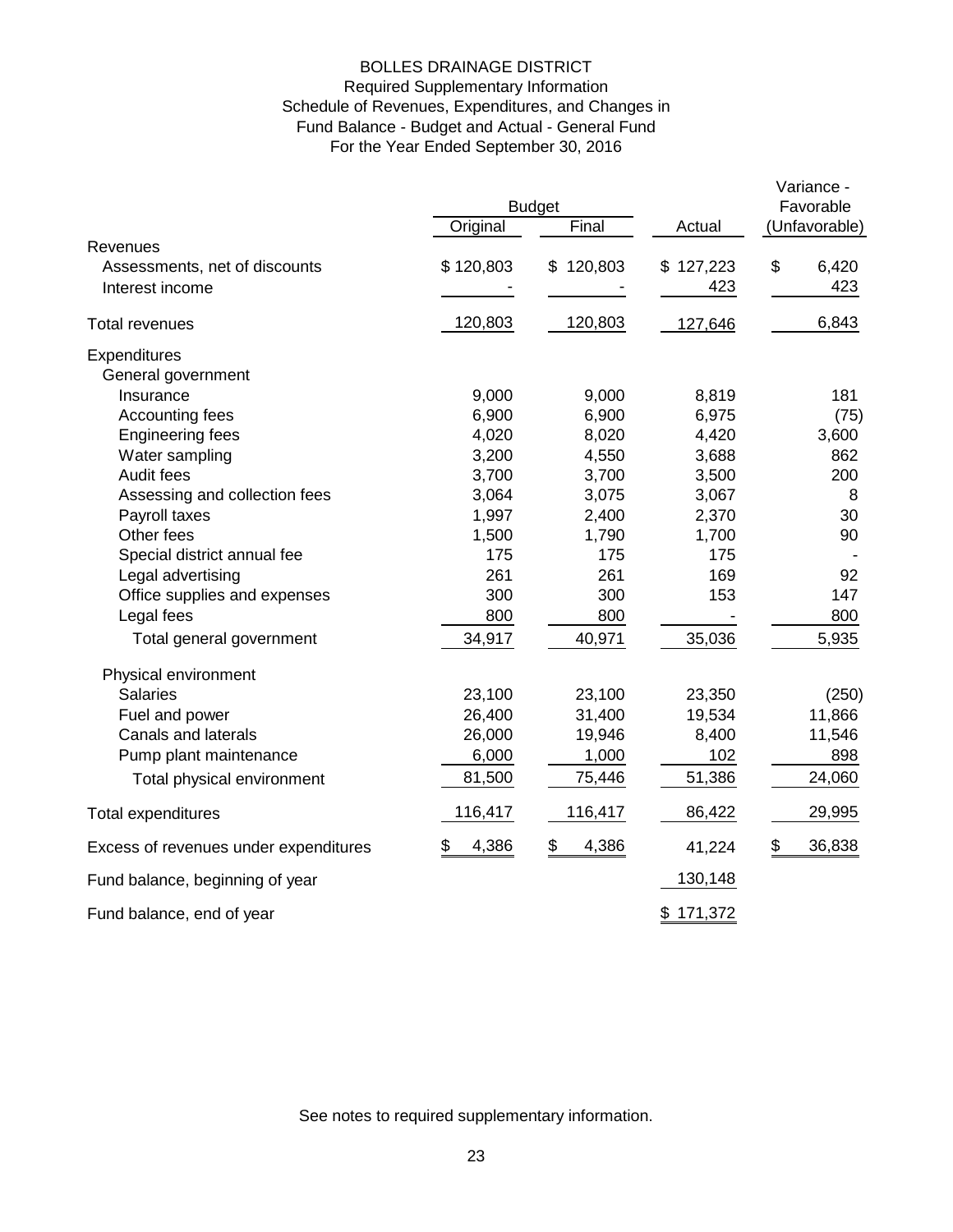#### BOLLES DRAINAGE DISTRICT Notes to Required Supplementary Information September 30, 2016

## NOTE A - BUDGETARY ACCOUNTING

The District is required to establish a budgetary system and an approved Annual Budget for the General Fund. The District's budgeting process is based on estimates of cash receipts and cash expenditures which are approved by the Board. The budget approximates a basis consistent with accounting principles generally accepted in the United States of America (generally accepted accounting principles).

The legal level of budgetary control, the level at which expenditures may not exceed budget, is in the aggregate. Any amendments that increase the aggregate budgeted appropriations must be approved by the Board of Supervisors. Actual General Fund expenditures did not exceed appropriations for the fiscal year ended September 30, 2016.

#### NOTE B - OVER EXPENDITURES

At September 30, 2016, the following expenditures exceeded their budgeted amounts:

| Expenditure type     | Over expenditure |
|----------------------|------------------|
| General government   |                  |
| Accounting fees      | \$75             |
| Physical environment |                  |
| <b>Salaries</b>      | 250              |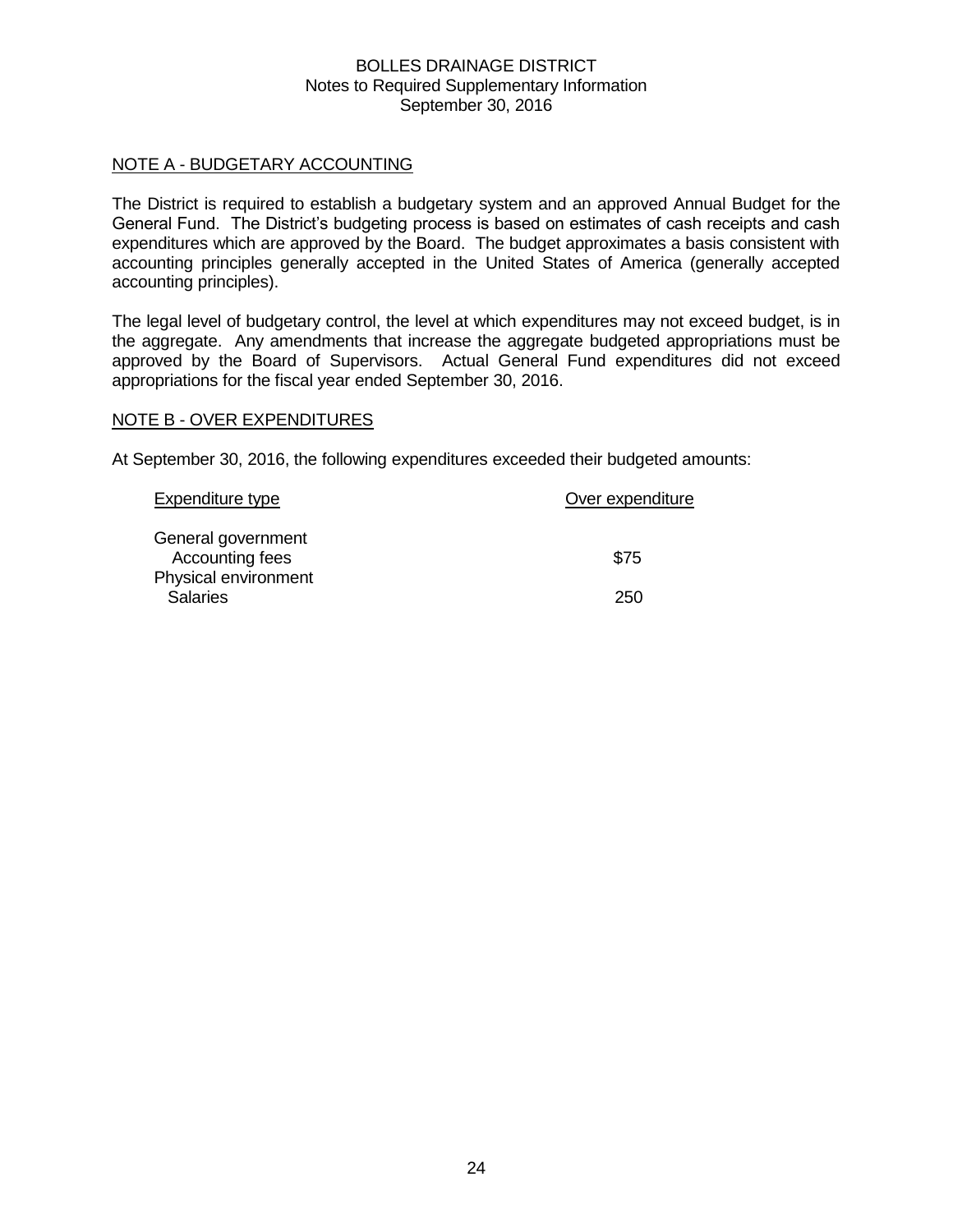# BOY, MILLER, KISKER & PERRY, P.A.

**CERTIFIED PUBLIC ACCOUNTANTS** 

**401 SOUTH W.C. OWEN AVENUE P.O. BOX 488 CLEWISTON, FLORIDA 33440** 

> (863) 983-5144  $(863)$  983-9164 FAX (863) 983-3765

bmkpcpas@aol.com

JOHN B. BOY, JR., C.P.A. DAVID N. MILLER, C.P.A. JOHN C. PERRY, C.P.A. AMY L. SWINDLE, C.P.A.

**90 YEOMANS AVENUE** P.O. BOX 490 **LABELLE, FLORIDA 33975** 

> $(863) 675 - 3777$ FAX (863) 675-0576 bmkpcpas@aol.com

> > **MEMBERS**

**AMERICAN INSTITUTE OF CERTIFIED PUBLIC ACCOUNTANTS** 

**FLORIDA INSTITUTE OF CERTIFIED PUBLIC ACCOUNTANTS** 

**INDEPENDENT AUDITOR'S REPORT ON** INTERNAL CONTROL OVER FINANCIAL REPORTING AND ON COMPLIANCE AND OTHER MATTERS BASED ON AN AUDIT OF FINANCIAL STATEMENTS PERFORMED IN ACCORDANCE WITH GOVERNMENT **AUDITING STANDARDS** 

**Board of Supervisors Bolles Drainage District** Clewiston, Florida

We have audited, in accordance with the auditing standards generally accepted in the United States of America and the standards applicable to financial audits contained in Government Auditing Standards, issued by the Comptroller General of the United States, the financial statements of the governmental activities and the major fund of Bolles Drainage District, as of and for the year ended September 30, 2016, and the related notes to the financial statements, which collectively comprise Bolles Drainage District's basic financial statements and have issued our report thereon dated June 21, 2017.

# **Internal Control Over Financial Reporting**

In planning and performing our audit of the financial statements, we considered Bolles Drainage District's internal control over financial reporting (internal control) to determine the audit procedures that are appropriate in the circumstances for the purpose of expressing our opinion on the financial statements, but not for the purpose of expressing an opinion on the effectiveness of Bolles Drainage District's internal control. Accordingly, we do not express an opinion on the effectiveness of Bolles Drainage District's internal control.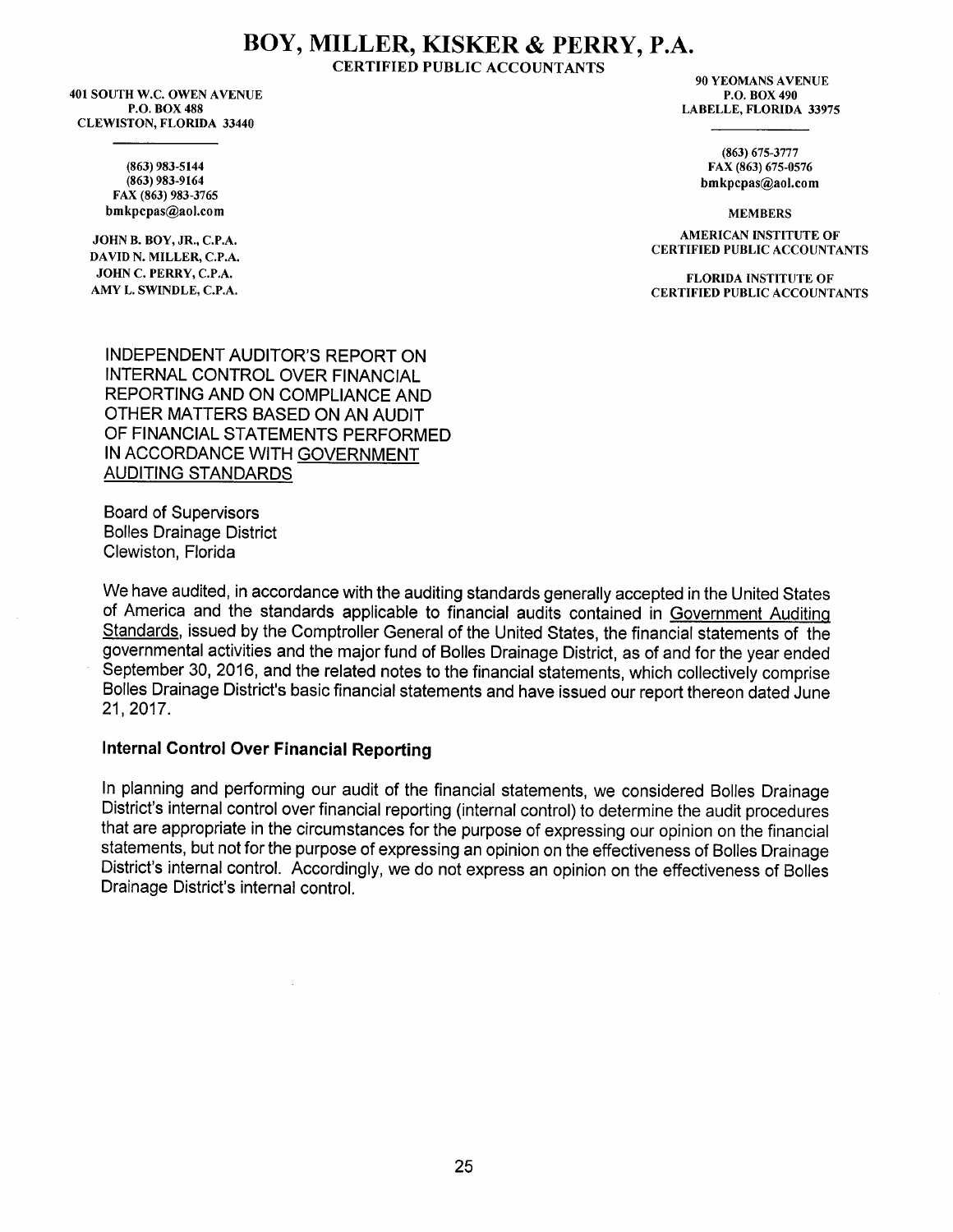A deficiency in internal control exists when the design or operation of a control does not allow management or employees, in the normal course of performing their assigned functions, to prevent, or detect and correct, misstatements on a timely basis. A material weakness is a deficiency, or a combination of deficiencies, in internal control such that there is a reasonable possibility that a material misstatement of the entity's financial statements will not be prevented. or detected and corrected on a timely basis. A significant deficiency is a deficiency, or a combination of deficiencies, in internal control that is less severe than a material weakness, yet important enough to merit attention by those charged with governance.

Our consideration of internal control was for the limited purpose described in the first paragraph of this section and was not designed to identify all deficiencies in internal control that might be material weaknesses or significant deficiencies. Given these limitations, during our audit we did not identify any deficiencies in internal control that we consider to be material weaknesses. However, material weaknesses may exist that were not identified.

## **Compliance and Other Matters**

As part of obtaining reasonable assurance about whether Bolles Drainage District's financial statements are free from material misstatement, we performed tests of its compliance with certain provisions of laws, regulations, contracts, and grant agreements, noncompliance with which could have a direct and material effect on the determination of financial statement amounts. However, providing an opinion on compliance with those provisions was not an objective of our audit, and accordingly, we do not express such an opinion. The results of our tests disclosed an instance of noncompliance or other matters that are required to be reported under Government Auditing Standards.

# **Purpose of This Report**

The purpose of this report is solely to describe the scope of our testing of internal control and compliance and the results of that testing, and not to provide an opinion on the effectiveness of the entity's internal control or on compliance. This report is an integral part of an audit performed in accordance with Government Auditing Standards in considering the entity's internal control and compliance. Accordingly, this communication is not suitable for any other purpose.

Boy, Miller, Kisker & Perry, PA

Clewiston, Florida June 21, 2017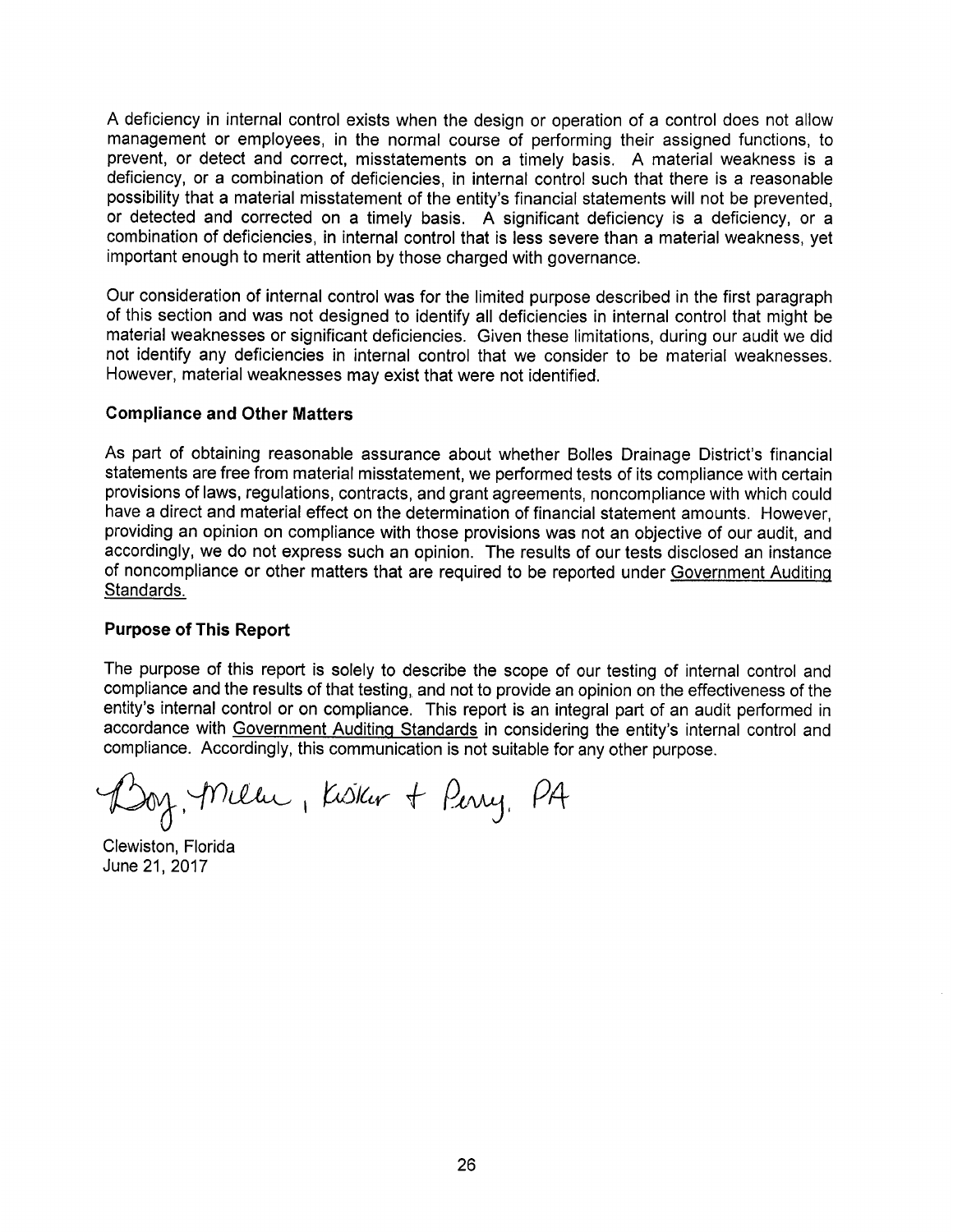# BOLLES DRAINAGE DISTRICT Schedule of Findings Year Ended September 30, 2016

| <b>Prior Year Finding</b>                                                                                                                                                                                                                                                                | <b>Current Year Status</b> |                                                |
|------------------------------------------------------------------------------------------------------------------------------------------------------------------------------------------------------------------------------------------------------------------------------------------|----------------------------|------------------------------------------------|
| 2011-1 - Internal Control Over Financial Reporting                                                                                                                                                                                                                                       | Material<br>Weakness       |                                                |
| Summary: Statement on Auditing Standards require the<br>auditor to determine if the District is capable of preparing<br>the enclosed financial statements and has the<br>compentencies necessary to prevent, detect, and correct<br>a material misstatement in its financial statements. |                            | Finding was corrected for<br>the current year. |
| 2015-1 - Expenditures Exceeding Budget                                                                                                                                                                                                                                                   | Compliance                 |                                                |
| Summary: Florida Statutes, provide that it is unlawful for<br>any officer of a local government to incur expenditures<br>which are not properly appropriated. The District's<br>expenditures exceeded the total budgeted expenditures<br>by \$6,413 within the General Fund.             |                            | Finding was corrected for<br>the current year. |

# **Current Year Findings**

None.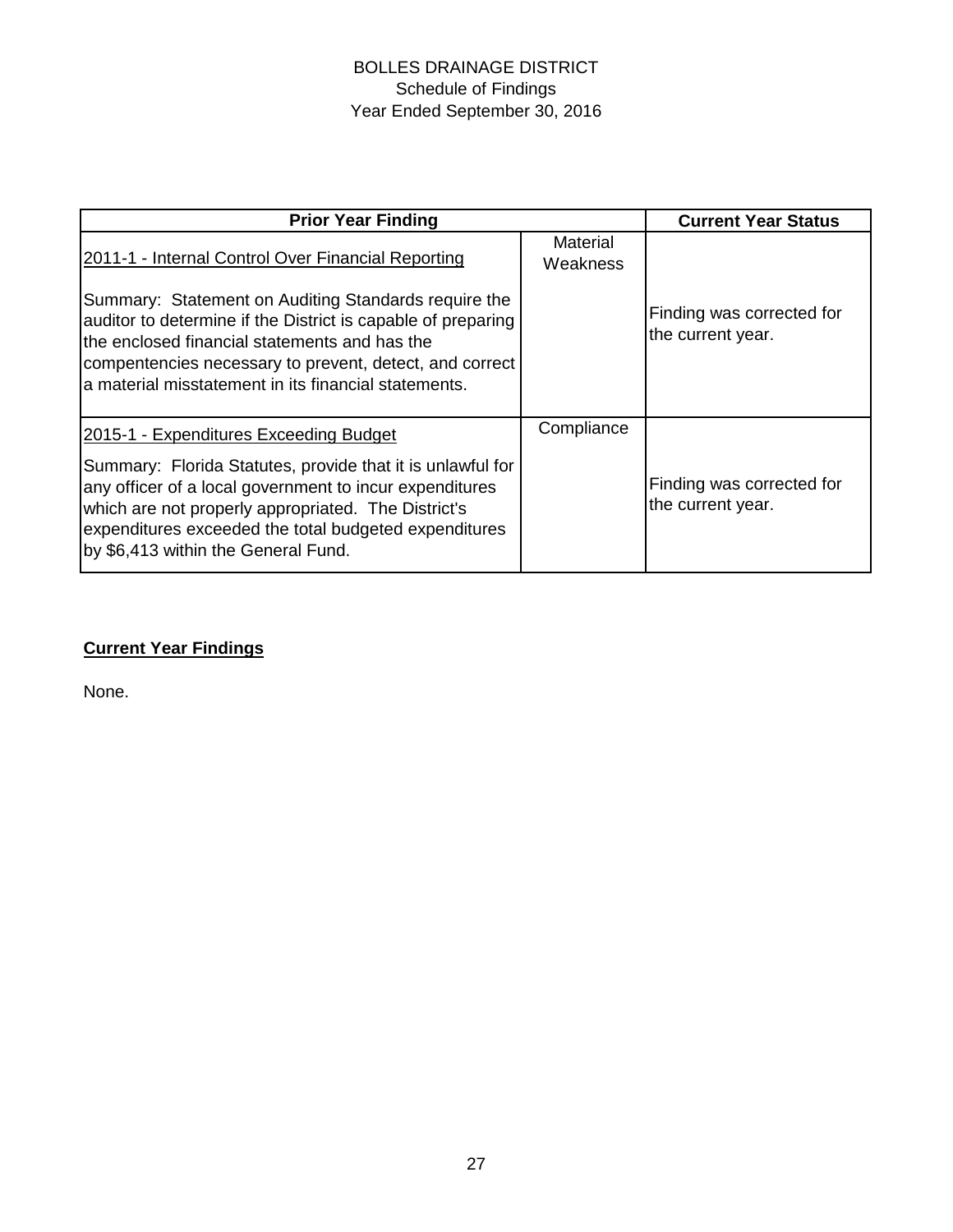# BOY, MILLER, KISKER & PERRY, P.A.

**CERTIFIED PUBLIC ACCOUNTANTS** 

**401 SOUTH W.C. OWEN AVENUE** P.O. BOX 488 **CLEWISTON, FLORIDA 33440** 

> (863) 983-5144  $(863)$  983-9164 FAX (863) 983-3765 bmkpcpas@aol.com

JOHN B. BOY, JR., C.P.A. DAVID N. MILLER, C.P.A. JOHN C. PERRY, C.P.A. AMY L. SWINDLE, C.P.A.

90 YEOMANS AVENUE P.O. BOX 490 **LABELLE, FLORIDA 33975** 

> (863) 675-3777 FAX (863) 675-0576 bmkpcpas@aol.com

> > **MEMBERS**

**AMERICAN INSTITUTE OF CERTIFIED PUBLIC ACCOUNTANTS** 

**FLORIDA INSTITUTE OF CERTIFIED PUBLIC ACCOUNTANTS** 

#### **INDEPENDENT ACCOUNTANT'S REPORT ON COMPLIANCE WITH THE REQUIREMENTS** OF SECTION 218.415, FLORIDA STATUTES

**Board of Supervisors Bolles Drainage District** Clewiston, Florida

We have examined Bolles Drainage District's compliance with the requirements of Section 218,415. Florida Statutes as of and for the year ended September 30, 2016, as required by Section 10.556(10)(a), Rules of the Auditor General of the State of Florida. Management is responsible for Bolles Drainage District's compliance with those requirements. Our responsibility is to express an opinion on Bolles Drainage District's compliance based on our examination.

Our examination was conducted in accordance with attestation standards established by the American Institute of Certified Public Accountants and, accordingly, included examining, on a test basis, evidence about Bolles Drainage District's compliance with those requirements and performing such other procedures as we considered necessary in the circumstances. We believe that our examination provides a reasonable basis for our opinion. Our examination does not provide a legal determination on Bolles Drainage District's compliance with specified requirements.

In our opinion, Bolles Drainage District complied, in all material respects, with the aforementioned requirements for the fiscal year ended September 30, 2016.

This report is intended solely for the information and use of the Legislative Auditing Committee. members of the Florida Senate and the Florida House of Representatives, the Florida Auditor General, management, and the Board of Supervisors of Bolles Drainage District and is not intended to be and should not be used by anyone other than these specified parties.

Sy, Milen, Kisker & Perry, PA

Clewiston, Florida June 21, 2017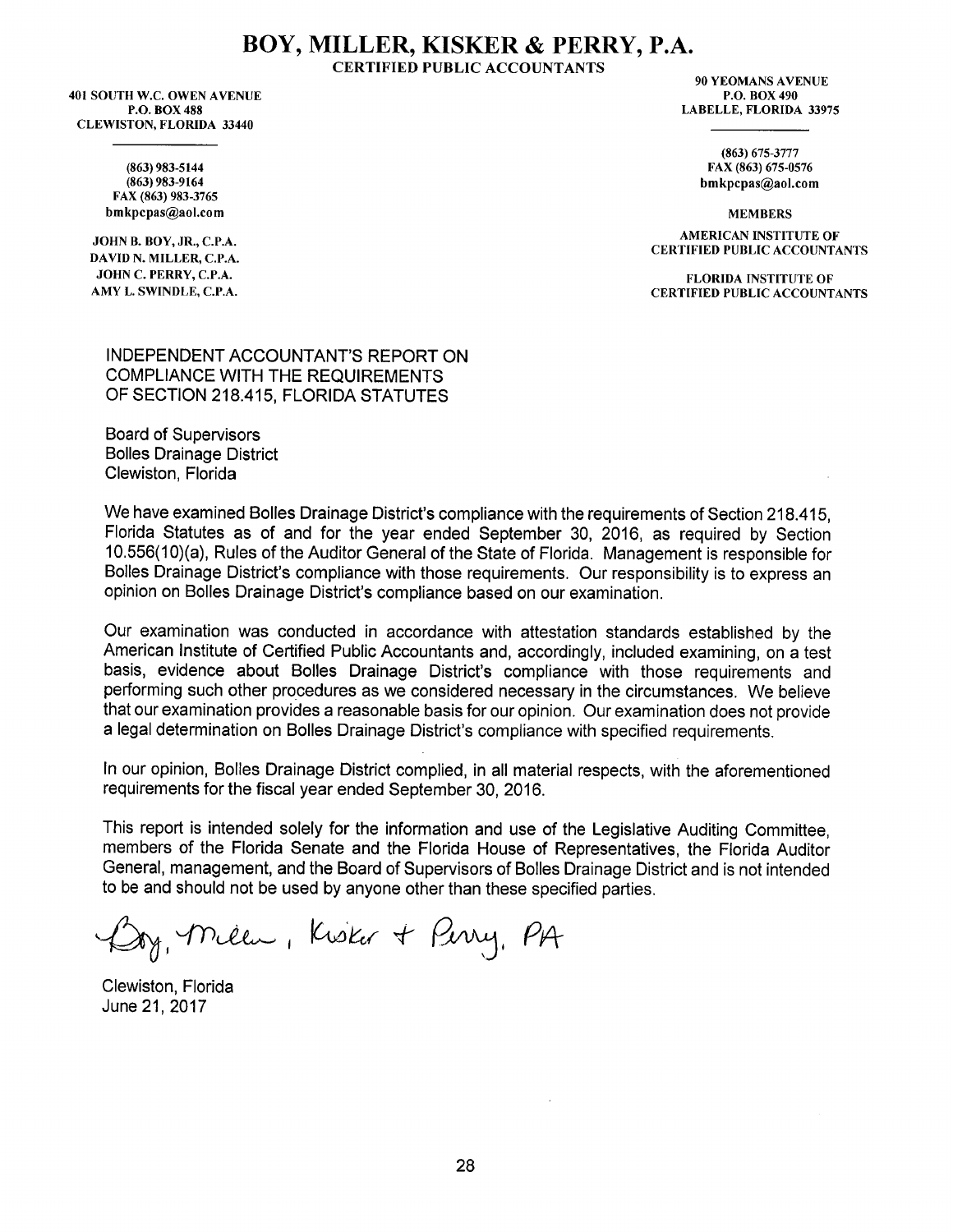# BOY, MILLER, KISKER & PERRY, P.A.

**CERTIFIED PUBLIC ACCOUNTANTS** 

401 SOUTH W.C. OWEN AVENUE **P.O. BOX 488 CLEWISTON, FLORIDA 33440** 

> (863) 983-5144  $(863)$  983-9164 FAX (863) 983-3765 bmkpcpas@aol.com

JOHN B. BOY, JR., C.P.A. DAVID N. MILLER, C.P.A. JOHN C. PERRY, C.P.A. AMY L. SWINDLE, C.P.A.

**90 YEOMANS AVENUE** P.O. BOX 490 **LABELLE, FLORIDA 33975** 

> (863) 675-3777 FAX (863) 675-0576 bmkpcpas@aol.com

> > **MEMBERS**

**AMERICAN INSTITUTE OF CERTIFIED PUBLIC ACCOUNTANTS** 

**FLORIDA INSTITUTE OF CERTIFIED PUBLIC ACCOUNTANTS** 

### MANAGEMENT LETTER IN ACCORDANCE WITH THE RULES OF THE AUDITOR GENERAL OF THE **STATE OF FLORIDA**

**Board of Supervisors Bolles Drainage District** Clewiston, Florida

## **Report on the Financial Statements**

We have audited the financial statements of Bolles Drainage District, as of and for the fiscal year ended September 30, 2016, and have issued our report thereon dated June 21, 2017.

### **Auditor's Responsibility**

We conducted our audit in accordance with auditing standards generally accepted in the United States of America; the standards applicable to financial audits contained in Government Auditing Standards issued by the Comptroller General of the United States and Chapter 10.550, Rules of the Auditor General.

# **Other Reports and Schedule**

We have issued our Independent Auditor's Report on Internal Control over Financial Reporting and on Compliance and Other Matters Based on an Audit of Financial Statements Performed in Accordance with Government Auditing Standards; Schedule of Findings; and Independent Accountant's Report on an examination conducted in accordance with AICPA Professional Standards, Section 601, regarding compliance requirements in accordance with Chapter 10.550. Rules of the Auditor General. Disclosures (if any) in those reports and schedule, which are dated June 21, 2017, should be considered in conjunction with this management letter.

# **Prior Audit Findings**

Section 10.554(1)(i)1., Rules of the Auditor General, requires that we determine whether or not corrective actions have been taken to address findings and recommendations made in the preceding annual financial audit report. Corrective actions have been taken to address the findings and recommendations made in the preceding annual financial audit report.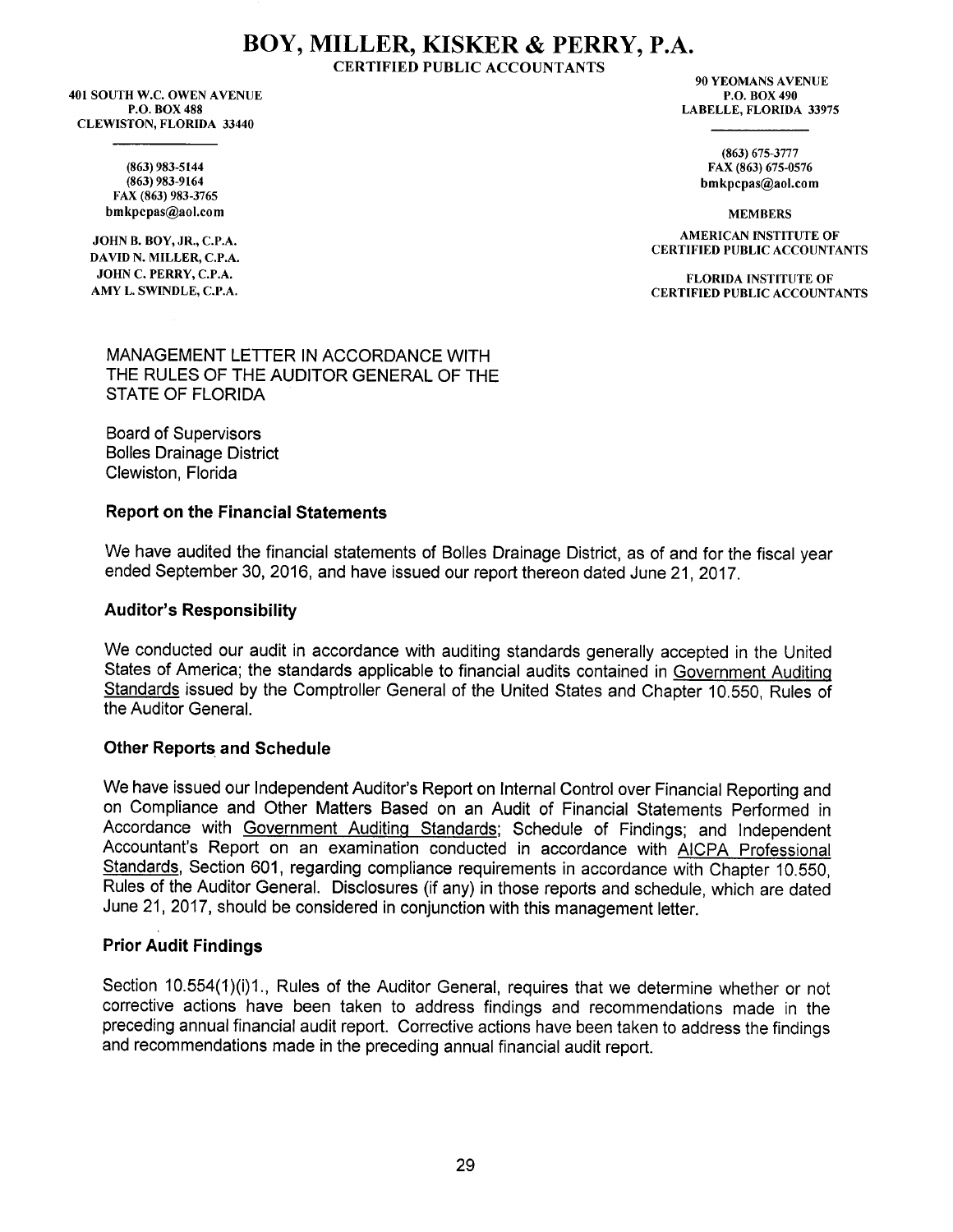# **Official Title and Legal Authority**

Section 10.554(1)(i)4., Rules of the Auditor General, requires that the name or official title and legal authority for the primary government and each component unit of the reporting entity be disclosed in this management letter, unless disclosed in the notes to the financial statements. The name and legal authority for the District is disclosed in the notes to the financial statements. There were no component units related to Bolles Drainage District.

## **Financial Condition**

Section 10.554(1)(i)5.a. and 10.556(7), Rules of the Auditor General, require that we apply appropriate procedures and report the results of our determination as to whether or not Bolles Drainage District has met one or more of the conditions described in Section 218.503(1), Florida Statutes, and identification of the specific condition(s) met. In connection with our audit, we determined that Bolles Drainage District did not meet any of the conditions described in Section 218.503(1), Florida Statutes.

Pursuant to Sections 10.554(1)(i)5.c. and 10.556(8), Rules of the Auditor General, we applied financial condition assessment procedures. It is management's responsibility to monitor Bolles Drainage District's financial condition, and our financial condition assessment was based in part on representations made by management and the review of financial information provided by same.

## **Annual Financial Report**

Section 10.554(1)(i)5.b. and 10.556(7), Rules of the Auditor General, require that we report the results of our determination as to whether the annual financial report for Bolles Drainage District for the fiscal year ended September 30, 2016, filed with the Florida Department of Financial Services pursuant to Section 218.32(1)(a), Florida Statutes, is in agreement with the annual financial audit report for the fiscal year ended September 30, 2016. In connection with our audit, we determined that these two reports were in agreement.

# **Other Matters**

Section 10.554(1)(i)2., Rules of the Auditor General, requires that we address in the management letter any recommendations to improve financial management. In connection with our audit, we did not have any such recommendations.

Section 10.554(1)(i)3., Rules of the Auditor General, requires that we address noncompliance with provisions of the contracts or grant agreements, or abuse, that have occurred, or are likely to have occurred, that have an effect on the financial statements that is less than material but which warrants the attention of those charged with governance. In connection with our audit, we did not have any such findings.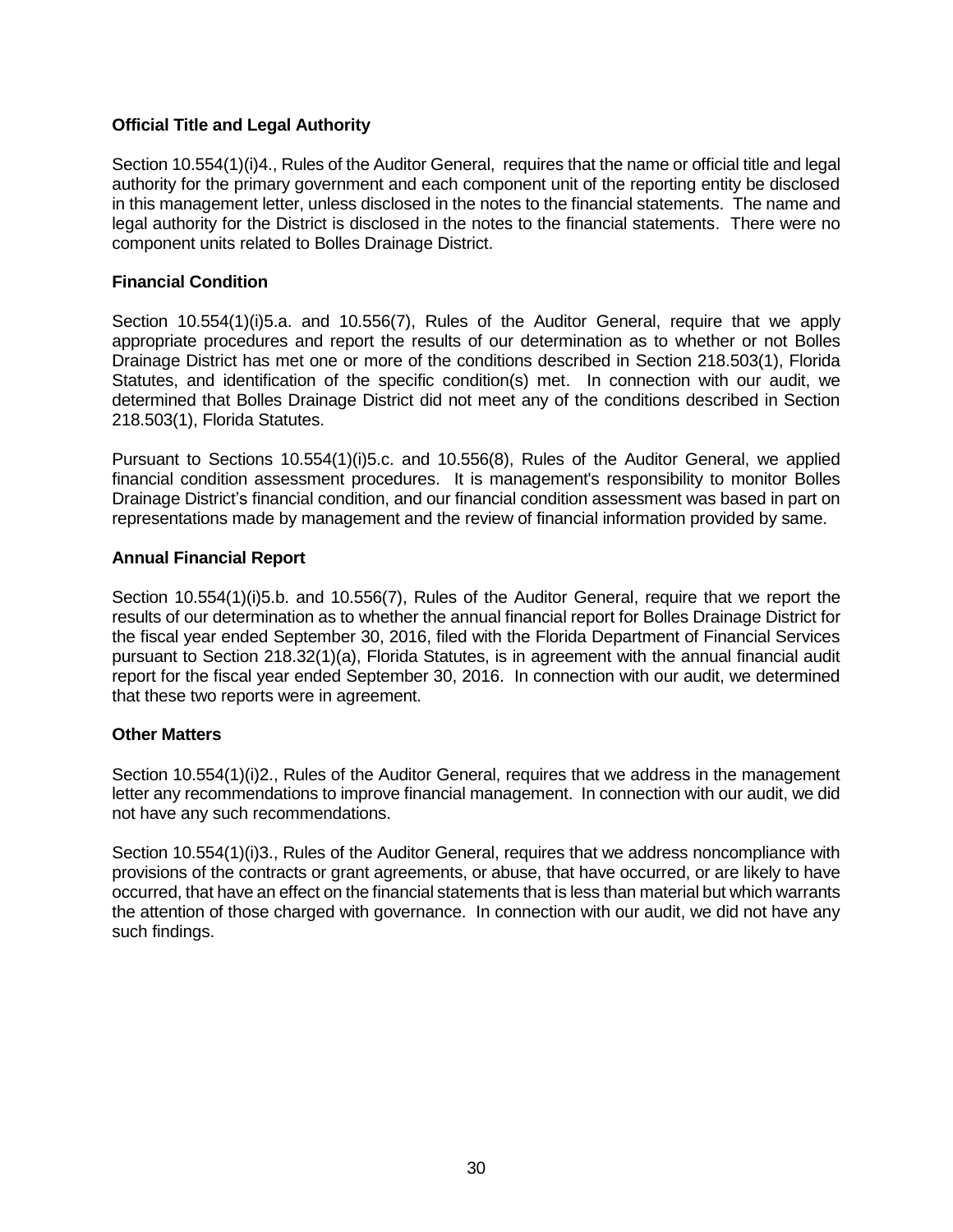#### **Purpose of this Letter**

Our management letter is intended solely for the information and use of the Legislative Auditing Committee, members of the Florida Senate and Florida House of Representatives, the Florida Auditor General, Federal and other granting agencies, and applicable management, and is not intended to be and should not be used by anyone other than these specified parties.

By Meur, Kisker & Perry, PA

Clewiston, Florida June 21, 2017